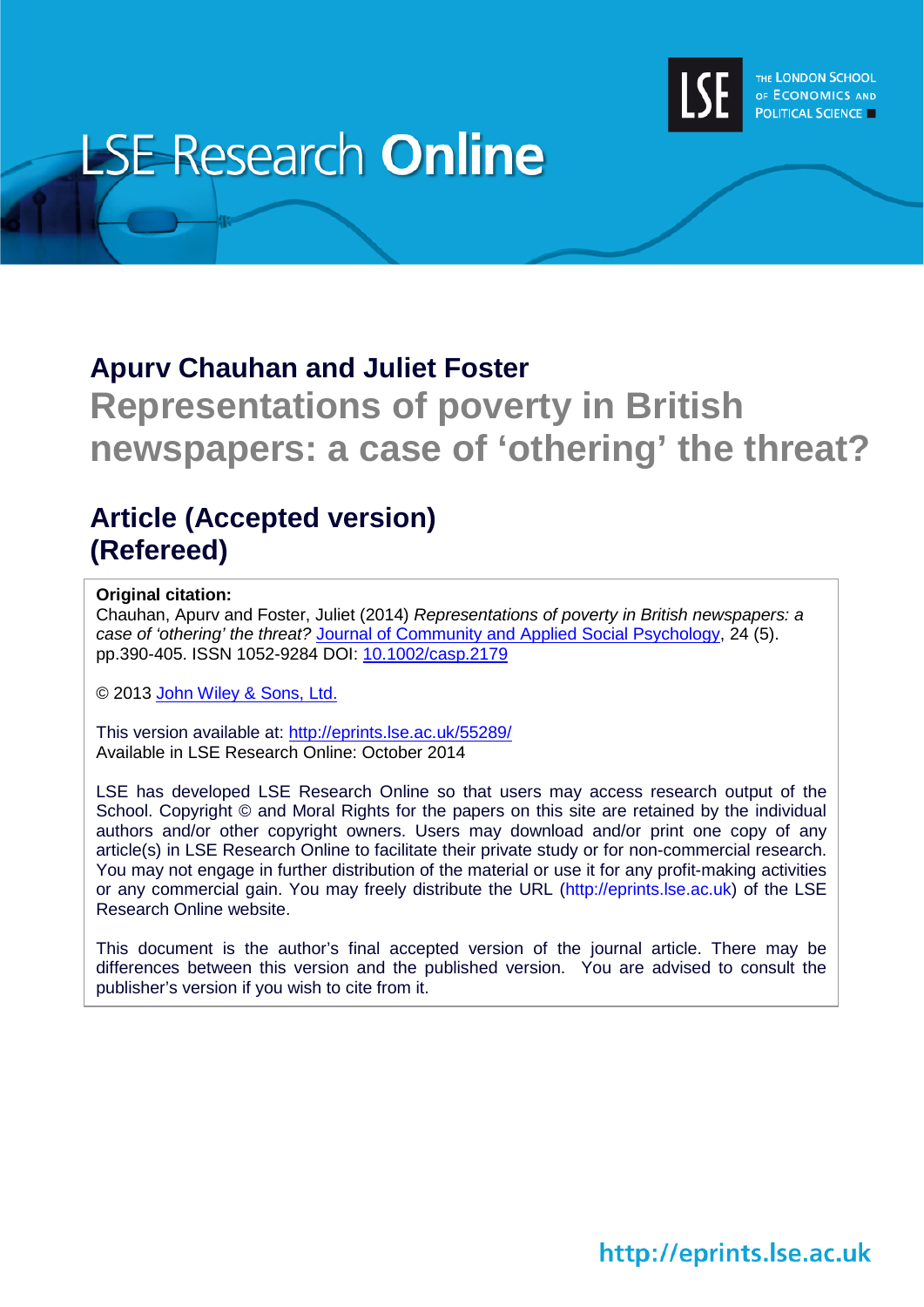### **REPRESENTATIONS OF POVERTY IN BRITISH NEWSPAPERS: A CASE OF 'OTHERING' THE THREAT?**

#### **Original Citation with DoI**

Chauhan, A., & Foster, J. (2013). Representations of Poverty in British Newspapers: A Case of "Othering" the Threat? Journal of Community & Applied Social Psychology, n/a–n/a. doi:10.1002/casp.2179

This document is the author's final manuscript accepted version of the journal article, incorporating any revisions agreed during the peer review process. Some differences between this version and the published version may remain. You are advised to consult the publisher's version if you wish to cite from it.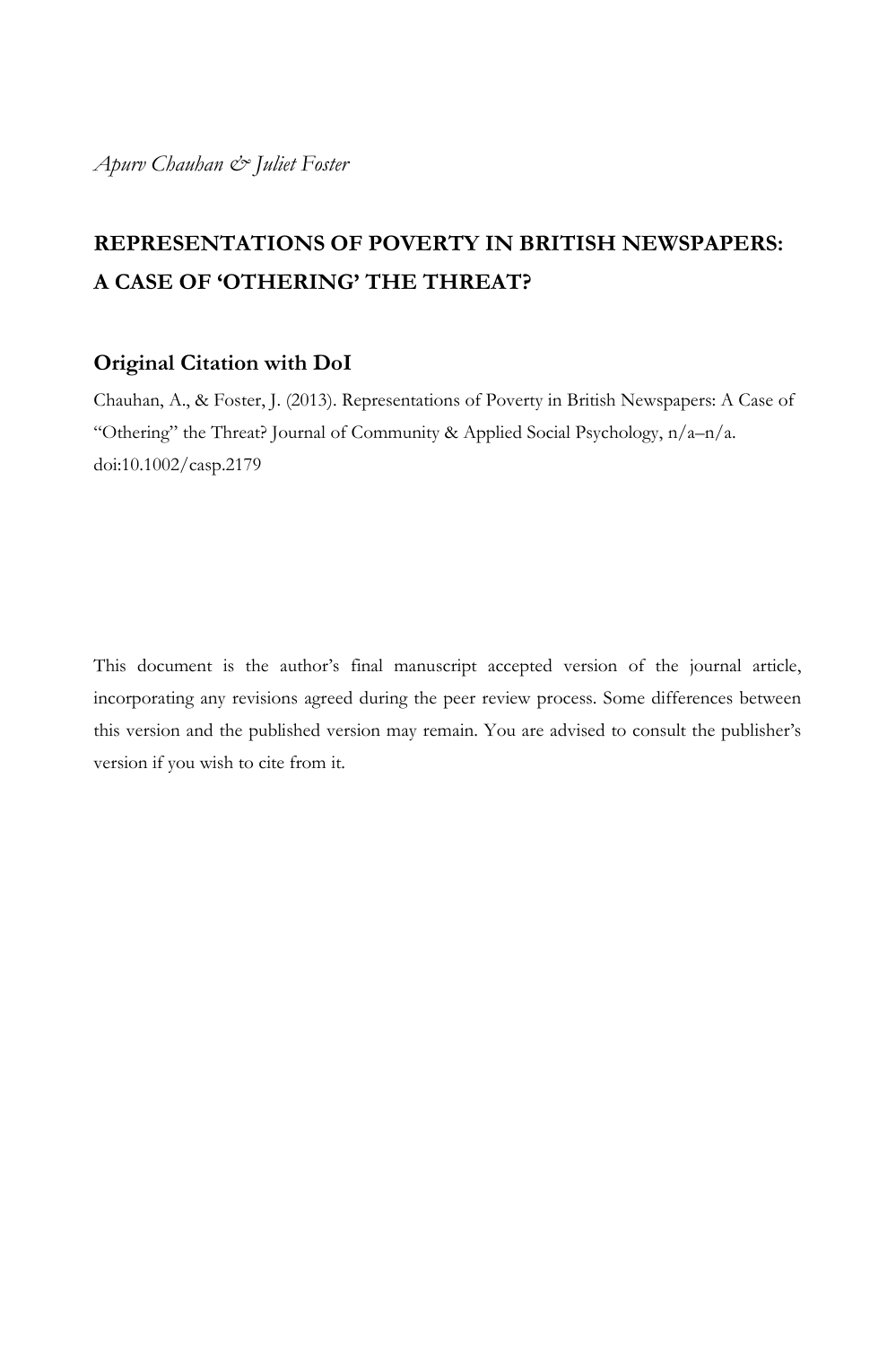## **Representations of Poverty in British Newspapers: A Case of 'Othering' the Threat?**

#### APURV CHAUHAN

*[Institute of Social Psychology, London School of Economics and Political Science (LSE), Houghton Street, London WC2A 2AE, UK]*

#### JULIET FOSTER

*[Department of Psychology, University of Cambridge, Downing Street, Cambridge CB2 3EB, UK]*

#### ABSTRACT

The meanings of social problems like poverty develop within the public sphere. This paper uses the theory of social representations to examine how poverty is represented in British newspapers. Poverty has been discussed and interpreted in numerous ways, and newspapers not only provide a platform for these elaborations but also contribute to shaping public understanding on the issue. The study sampled news coverage on poverty in four British newspapers during two randomly chosen one-month periods in the years 2001 and 2011. The data set of news reports  $(n = 274)$  was thematically *analysed to examine representations of poverty. The study found that in the domestic context, media represents poverty as* a problem limited to vulnerable groups such as children and the elderly. With a lack of discussion on the wider socio*economic causes and contributing factors, poverty within the UK appears as an 'orphan phenomenon' with an* unknown genesis. In contrast, the representations of poverty outside the UK are vivid and elaborate, and the news reports hold the socio-political inefficiency of countries responsible for poverty. The study also found that the media uses poverty to make sense of catastrophic events in society: the September 11, 2001 terrorist attacks in the United States and the London riots of 2011 were both anchored using poverty. This paper discusses the representational dynamics *of these findings and argues that the media representations distance general society from poverty, representing it as a problem of the other*.

**Key words**: Poverty; Social Representations; Othering; Objectification; Media Analysis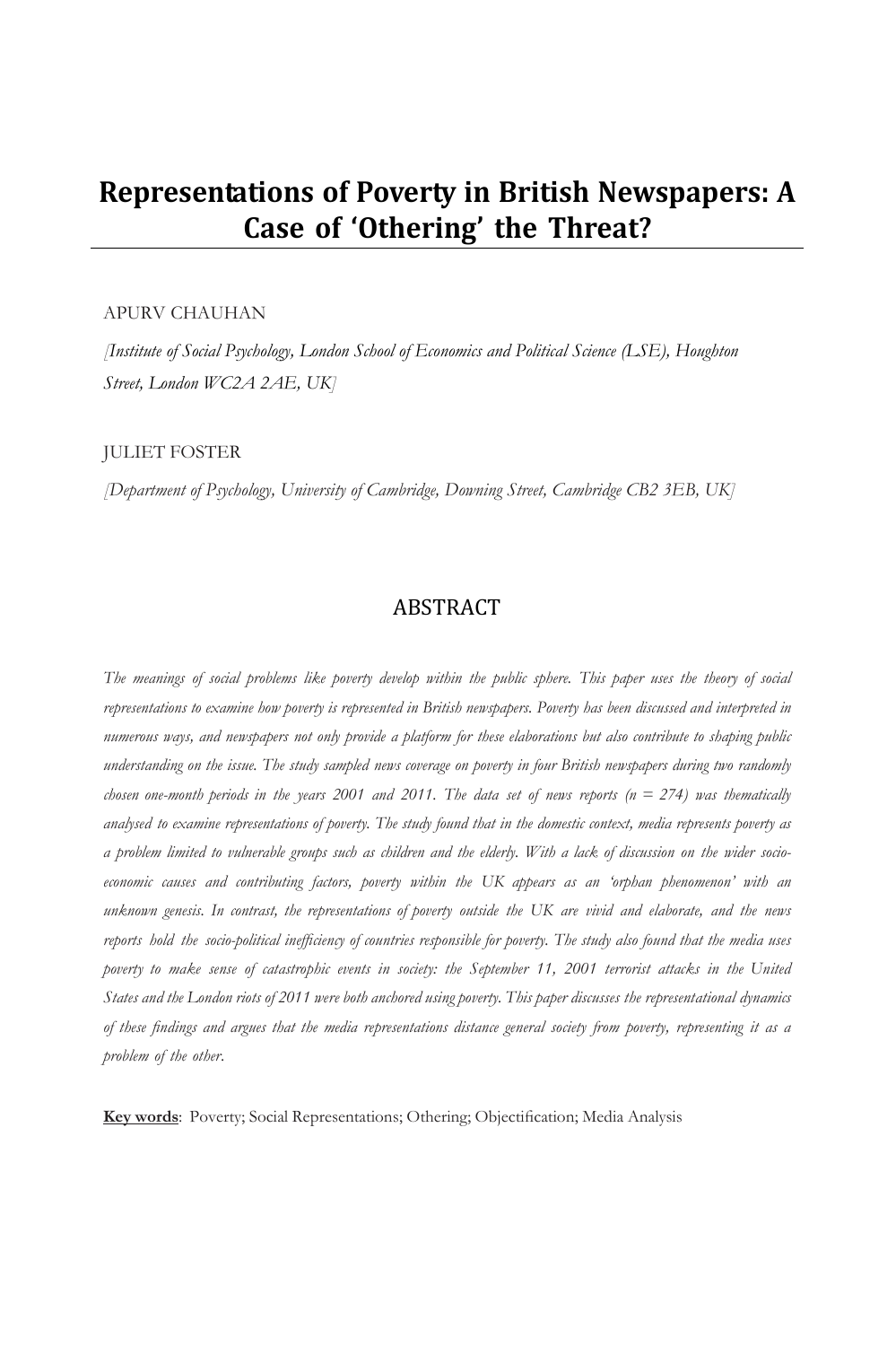#### INTRODUCTION

Conceptualizing poverty is an elusive task. It has been conceived as the lack of monetary resources (for e.g. the international poverty line in Ravallion, Chen, & Sangraula, 2009), as capability deprivation (Sen, 1985, 1993) and as social exclusion (Jones, 2002). These paradigms are remarkably different from one another, yet they provide equally valid notions of poverty. In the context of such plurality, Herbert Blumer provides a cogent way to conceptualise social problems. He argues, 'a social problem exists primarily in terms of how it is defined and conceived in the society' (1971, p. 300). Early attempts to map out the social understanding of poverty adopted the framework of attribution theory. Seminal work by Feagin (1972) led to a large number of studies that examined public attributions of poverty in several countries (Lebanon and Portugal, Abouchedid & Nasser, 2002; Croatia, Ljubotina & Ljubotina, 2007; India, Nasser, Singhal, & Abouchedid, 2005) including the United Kingdom (Furnham, 2011). Although attributional research provides the most well-developed corpus of poverty research in psychology, in recent times, psychology and related disciplines have witnessed a resurgent focus on understanding poverty in the context of the wider social processes. The relevance of issues such as community (Sanchez, Cronick, & Wiesenfeld, 2003), place (Spink, 2003) and justice (Carr, 2003) has been brought to the fore. This paper seeks to make a contribution to this growing body of literature and discusses the results of a study that draws on social representations theory (SRT) to examine the understandings of poverty that are presented and discussed in British newspapers.

The theory of social representations is a powerful tool to explore 'how and why people share knowledge and thereby constitute their common reality' (Moscovici, 1990, p. 164). The theory rejects the notion of knowledge being a facsimile of some objective event or a mere description of events in the social world. Instead, it considers knowledge to be produced through acts of communication that are guided by the interests of the people involved. Many social representations studies have aimed to examine such shared understandings through examining newspaper articles: indeed, Farr (1993) expressly recommends this as a useful source of data for social representations studies. Newspaper analysis has been seen as one way of examining representations and ideas that circulate at the sociogenetic level (Duveen and Lloyd, 1990), and a way of examining consensus and conflict in understandings at a broader societal level (Flick and Foster, 2008). The balance between the activity of the individual and the 'irresistible force' (Moscovici,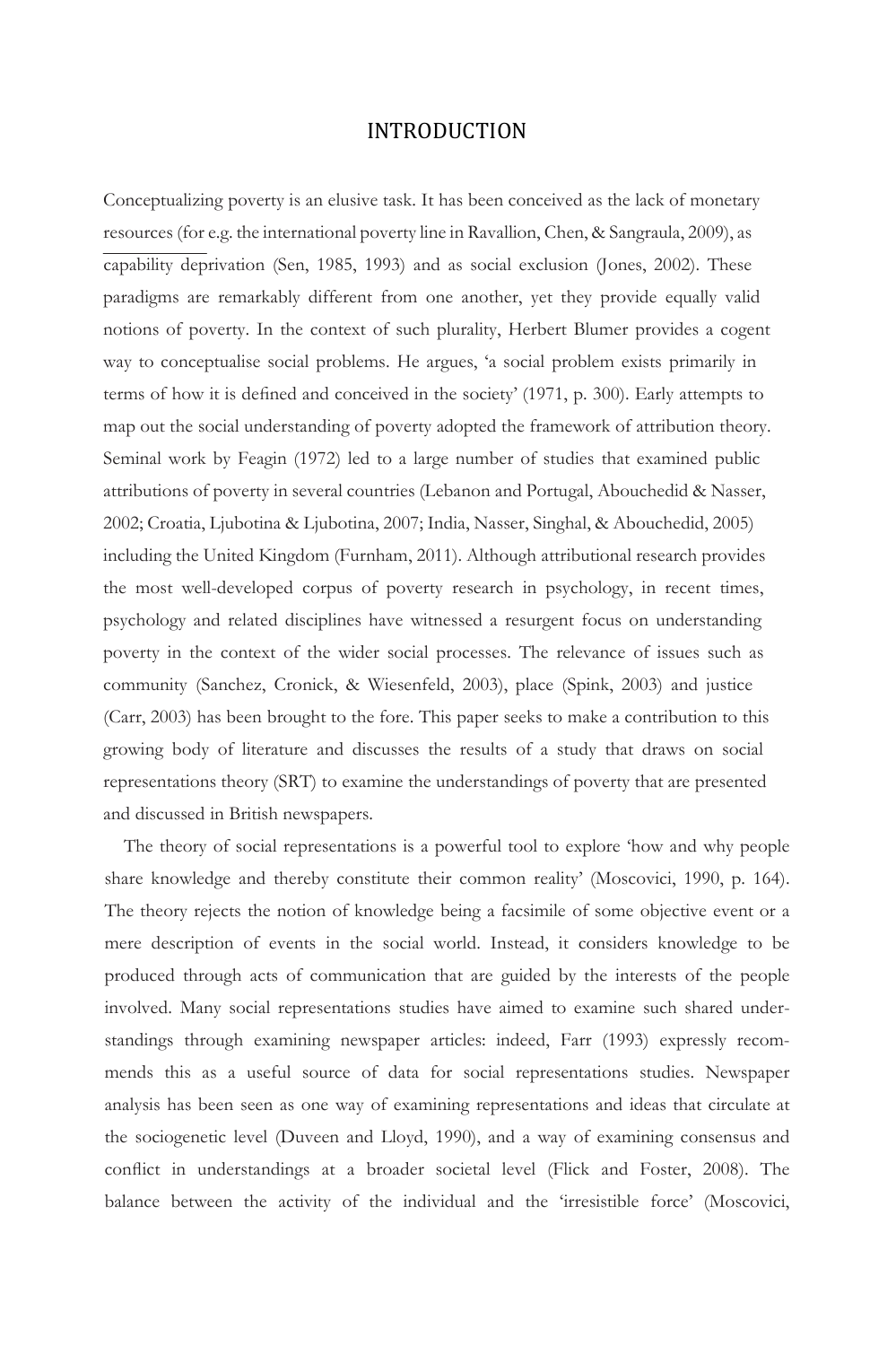1984, p.7) of social understandings is at the heart of SRT (Volklein & Howarth, 2005). It is therefore important to remember that newspapers are only part of the story of the way that understanding changes and develops, and the reciprocity between representations within society and the presentation of these in newspapers must be stressed, as must the activity of the reader in accepting and resisting what he or she reads (Foster, 2006). However, journalists have an important role to play in imparting information on complex, abstract topics of which the reader might have little or no direct experience, and are somewhat akin to the amateur scholar described by Moscovici (1988).

Although the present work is among the first to examine the portrayal of poverty in newspapers from a social representations perspective, several other studies have examined the portrayal of poverty in the media. The majority of these studies note the deficiency in the coverage of poverty within the news: in a recent report, the Rowntree Foundation examined media coverage of poverty within the UK during a week-long period (McKendrick, Sinclair, Irwin, Scott, & Dobbie, 2008). Their extensive analysis of over 150 newspapers, television programmes and radio broadcasts revealed that poverty receives little attention from the media in terms of number of stories and only a quarter of those stories that do mention poverty take it as the focal theme. Highlighting the impoverishment of the media, the report notes that most of the media references 'use poverty to lend emphasis or to sensationalise and do little to further an understanding of poverty in the UK' (ibid, p. 22).

A particularly pervasive trend in the literature suggests stereotyping of the poor in the news media. A number of studies have reported stereotypical media descriptions of the poor as criminals, alcoholics, and drug addicts (Gans, 1979), sexually irresponsible, avoiding work, and being lazy (Parisi, 1998) and lacking in socially desirable qualities (Golding & Middleton, 1982; Martindale, 1996). The media has demonised poor single mothers in particular, who are depicted as immoral, neglectful and responsible for their own plight (de Goede, 1996; Thomas, 1998). In an extreme example, the media has popularized the image of 'welfare queens' who take advantage of the welfare system and live extravagantly (Coughlin, 1989). Similarly, the portrayal of any larger-than-average family sizes in images that accompany newspaper stories has been linked to the popular belief that poor mothers have additional children to maximize their welfare support (Clawson & Trice, 2000). It is perhaps through such stereotypical news coverage that the poor and welfare recipients have become one of the most unpopular groups in modern society (Bullock, Fraser Wyche, & Williams, 2001; Fiske, Xu, Cuddy, & Glick, 1999).

A sociogenetic analysis of news coverage on poverty becomes extremely cogent as there is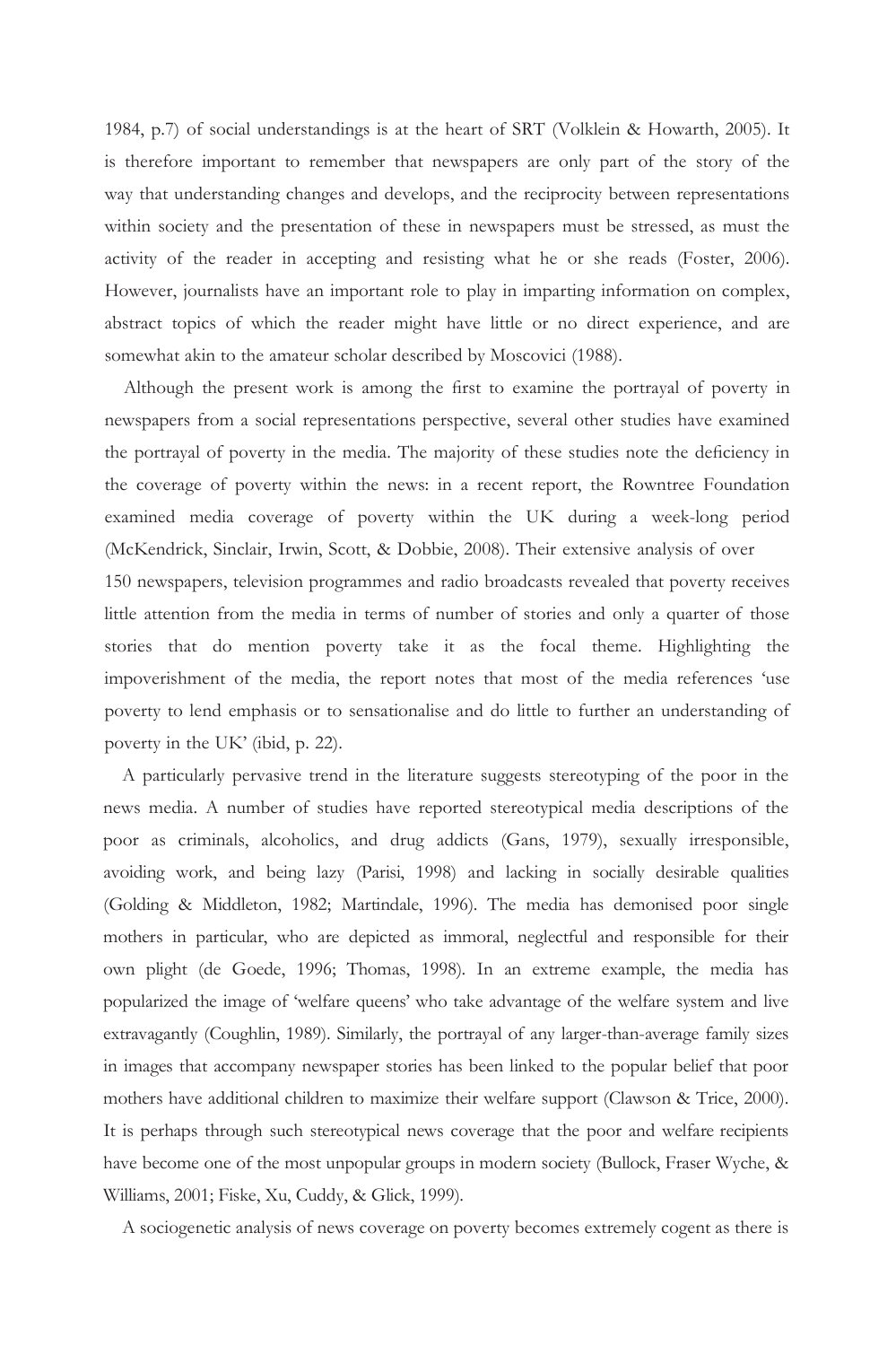an increasing consensus that the news coverage of a highly politicized issue like poverty tends to reflect the interests of the dominant and powerful groups in that society (Bullock et al., 2001) and very few stories that discuss the problem of poverty in detail find their way into the news (Mantsios, 1995). Guided by such a backdrop, the present work examines the news coverage of poverty in four British newspapers over two one month periods in 2001 and 2011.

#### **METHODS**

In conducting media studies on poverty, the political orientation (Schudson, 2002; Sorenson, 1991) and the tabloid-broadsheet spectrum of the newspapers (Chan & Goldthorpe, 2007) have been noted as relevant in influencing the nature of reports. Hence, we chose four newspapers along these two categories: The Daily Telegraph (right leaning broadsheet); The Guardian (left leaning broadsheet); The Daily Mail (right leaning tabloid) and The Daily Express (left leaning tabloid). The Lexis-Nexis database was employed, using the keyword 'poverty' for two randomly chosen 30-day periods (11 November to 11 December 2001 and 11 November to 11 December 2011). The resulting data set of articles was scrutinized to eliminate duplication of reports and metaphorical uses of the keyword 'poverty'. The final data set comprised 274 articles (see Table 1).

The data were analysed by the first author using the Atlas-ti software, following the principles of thematic analysis (Boyatzis, 1998; Braun & Clarke, 2006). The coding scheme was developed both deductively and inductively to include patterns suggested by the literature as well as those evident in the data. Relationships between codes were considered in depth. A process of data audit was employed with the second author in an attempt to maintain consistency and clarity in the process of analysis. Table 2 lists the themes and categories with their respective occurrence data. The findings are described and discussed in the next section.

#### INSERT TABLE 1 ABOUT HERE

#### RESULTS

Past research examining news coverage suggests that tabloids marginalise socio-political content (Connell, 1998). The findings of the current study support this trend: tabloids ran only 95 stories on poverty compared to 179 reports in the broadsheets. Left-leaning papers published 152 reports compared to 122 reports in the right leaning newspapers. A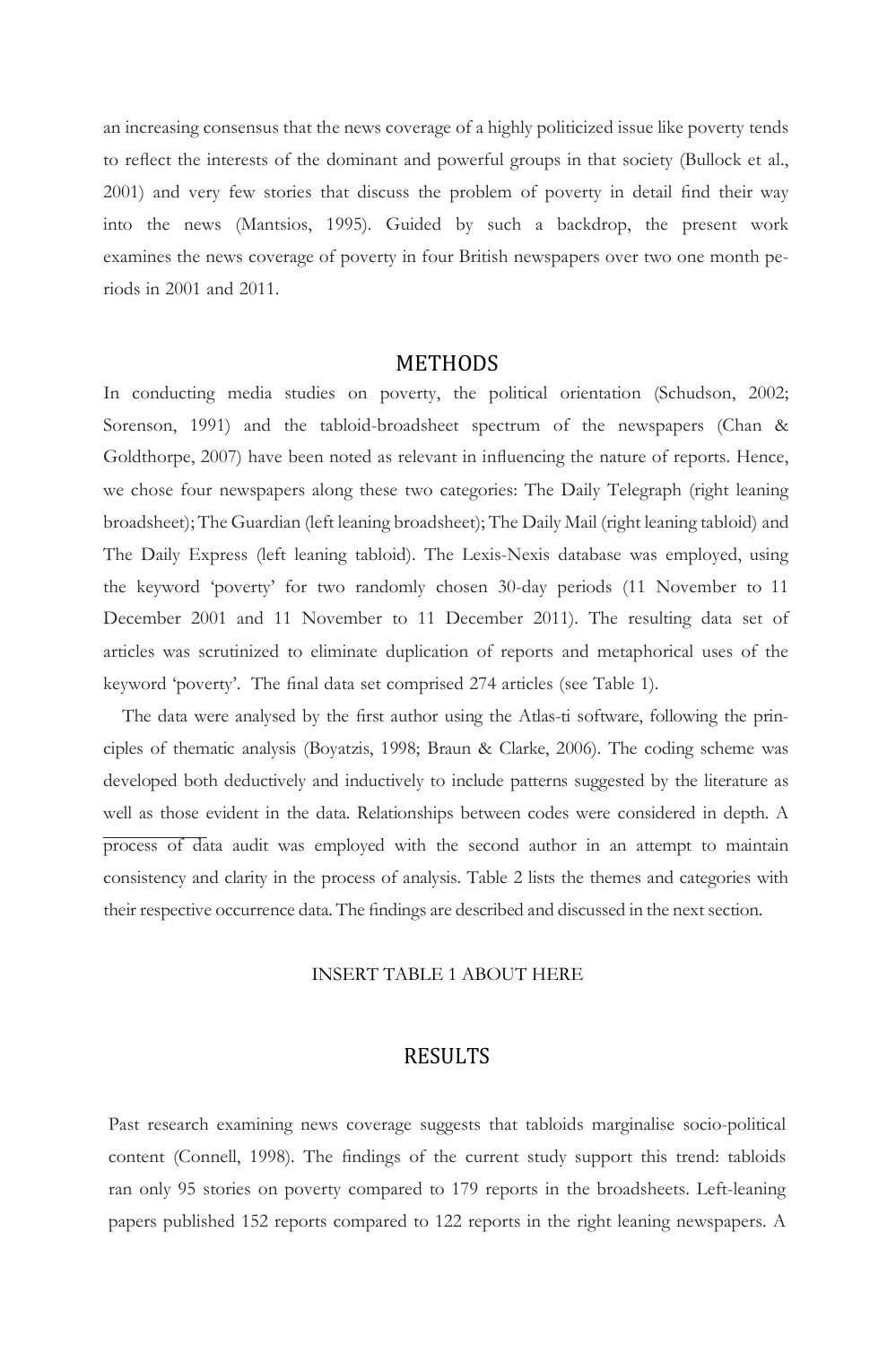chi-square test was performed to examine the relationship between the political orientation of the newspapers and their coverage on poverty. The relation between these variables was non-significant,  $X^2$  (1, N = 274) = 0.07, p > .05, ns. However, the left leaning newspapers had 58 reports with 'poverty' in their headline as compared to 26 reports in the right leaning newspapers. Chi-square test on the data confirms that left leaning newspapers are more likely to emphasize poverty in their headlines  $[X^2 (1, N = 84) = 12.09, p < .001.]$ News reports in 2001 invoked poverty while making sense of the terrorist attacks of 11 September in the United States and in 2011, poverty was again represented in connection with the London riots that had taken place earlier in the summer. Apart from these, the study did not observe any unique trends in representations of poverty either along the temporal spread (2001 vs. 2011), political spread (left leaning vs. right leaning) or highbrow–lowbrow categories (broadsheet vs. tabloids). The representations of poverty in the news fall along three categories: domestic poverty, foreign poverty and the anchoring of threatening social events.

#### INSERT TABLE 2 ABOUT HERE

#### **Domestic poverty**

The representations of poverty within the UK were developed around three major themes—child poverty, inability of households to pay for winter heating and the issue of aid and welfare. Child poverty emerged as the most elaborate aspect of poverty reports on the UK. All four newspapers substantiated their sympathetic coverage on child poverty with statistical data and particularly emphasised on sustained education as key to improving the lives of poor children.

*Research for the Joseph Rowntree Foundation found there were still more than 4million children living below the* poverty line in the year to April 2000. This was 300,000 fewer than in 1996/7, during the last year of Conservative rule - but the reduction fell far short of Tony Blair's ambi-tions. (The Guardian, 10/12/2001).

George Osborne said a decent education was the best way to pull the most deprived youngsters out of poverty. [...]"Education ... early years learning ... that is how you change the life chances of our least well off and genuinely lift children out of *poverty," he said. (The Daily Telegraph, 30/11/12).*

Currently six out of ten two-year-olds from the poorest families do not experience any formal early education *[while] the participation rate in the wealthiest homes is 72 per cent. (The Daily* Mail, 29/11/2011)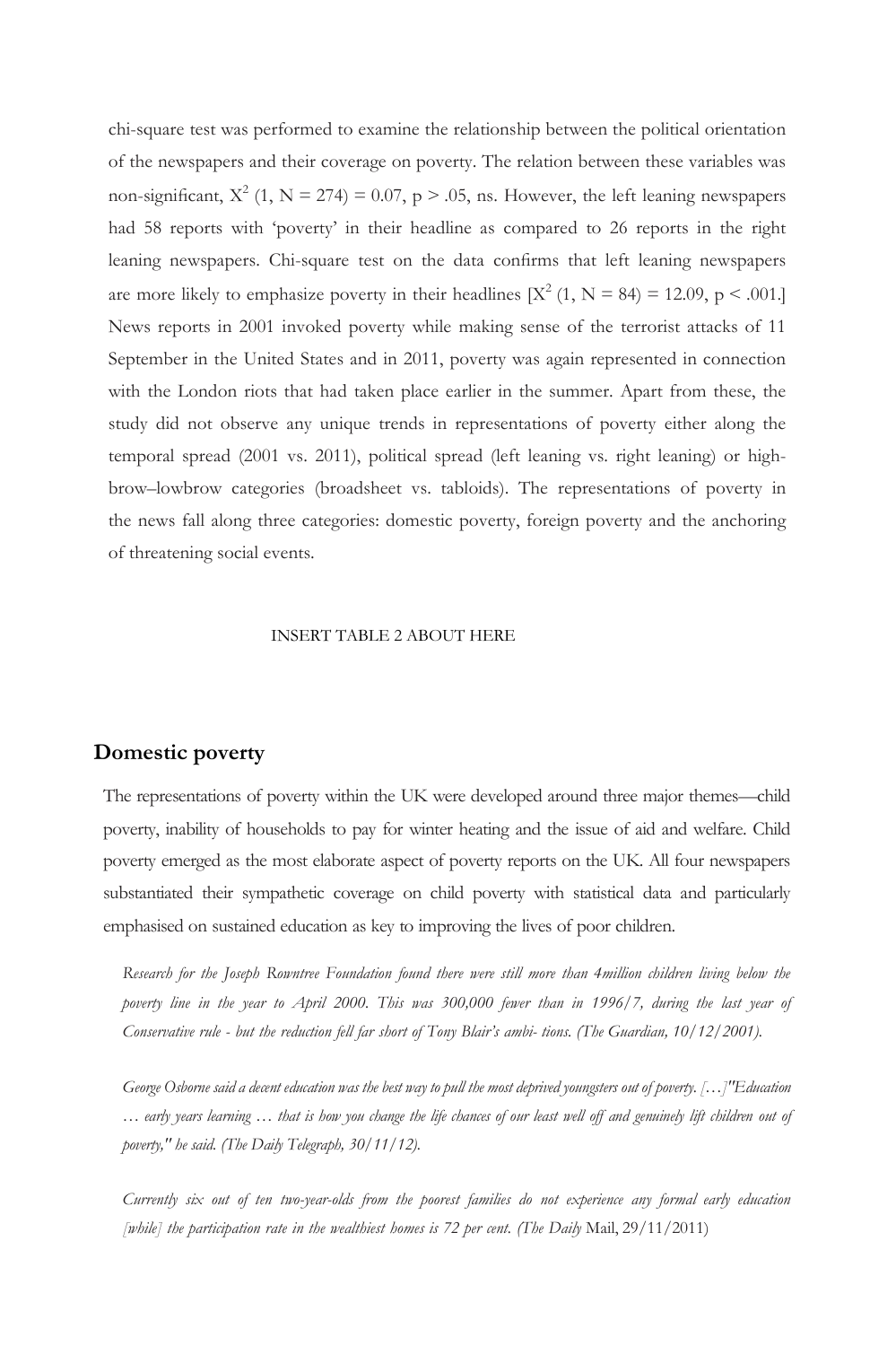With reference to child poverty, the media made several attributions to lazy parents and held them responsible for the plight of poor children. In the same context, it was argued that the provisions of welfare sustain this laziness and tendency to avoid regular employment.

The government's child poverty strategy, published earlier this year, emphasises the importance of work as the key solution to being poor, but beyond that devotes a lot of space to the importance of personal responsibility and good parenting. Along with income, the strategy cites "the context in which a child is raised" as a root cause of poverty, adding: "That is why we are committed to supporting strong families. We also know that effective parenting is critical to *enabling children to flourish". (The Guardian, 23/11/2011)*

More voters believe benefits are too generous and discourage people from going to work; while an increas- ing number blame child *poverty on lazy parents than a failure in society. (The Daily Mail, 07/12/2011)*

The second theme on domestic poverty was the increasing cost of winter heating, and 'fuel-poverty'. The media presented fuel poverty as a unique problem faced by the elderly and pensioner households.

*Dr Brenda Boardman, fellow at Oxford University's environmental change institute, said that the pressure was* building on politicians to act against the energy sector, as MPs encounter fuel poverty in their constituencies *every week. Each 1% price rise pushes at least another 40,000 households into fuel poverty […] (The Guardian, 02/12/2011).*

It is estimated in last year's bitter winter around 30,000 older people died from cold-related ill- nesses. All this reinforces the urgent need for the Government to appoint a dedicated Minister for Older People who would become *their champion and end the damaging indifference to their needs. (The Daily Express, 27/11/2011)*

In line with previous research, the issue of aid and welfare received considerable media attention. It was argued that welfare benefits are very high in the UK leading to dependency and misuse by the poor.

Take a family headed by a drug addict or someone with a gambling addiction - increase the parent's income and the chances are they will spend the money on furthering their habit, not on their children.' (The Daily Mail, *02/12/2011)*

Interestingly, of the four newspapers sampled for the study, only The Guardian lent sup- port to the welfare system in the UK. The prevalence of anti welfare attitudes among the general public has consistently been reported in several developed countries including the UK (Gilens, 1995; Gilens, 1999; Golding & Middleton, 1982; Sefton, 2009) and the media can be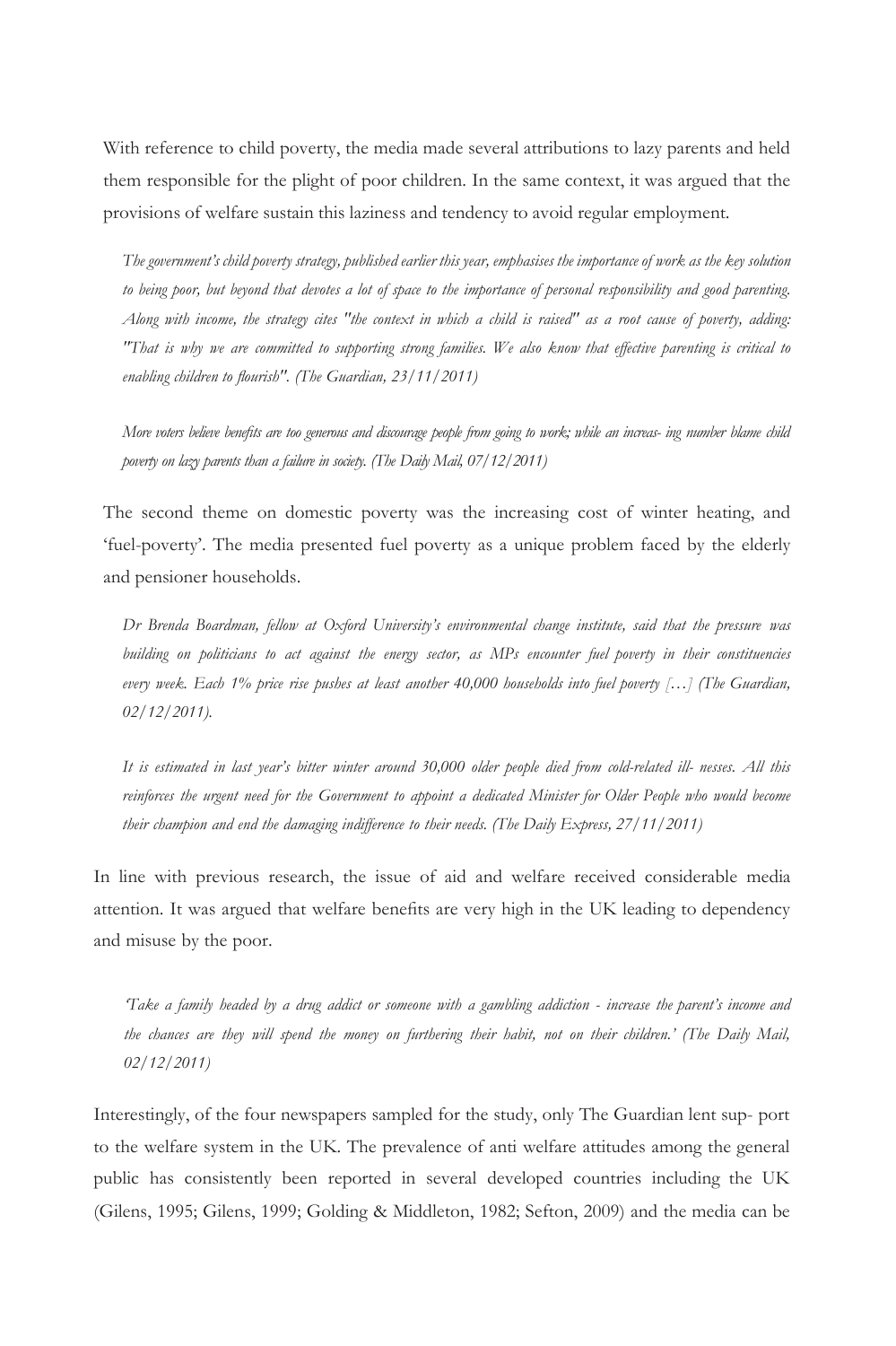argued to play a significant role in the process.

Beyond these three themes, coverage on other groups in the UK was sparse (see Table 2). Jeppesen (2009) argues that in developed nations child poverty forms the bulk of media discussions on poverty whereas themes of adult poverty tend to be sparse. For instance, in the prevailing economic climate in the UK, homelessness and unemployment are some of the issues that one might imagine to be relevant but they were absent from the sample. The emerging representation restricts poverty in the UK to the limited context of two very specific groups (children and the elderly) even as strong anti welfare ideas find their way through the news.

#### **Foreign poverty**

The second category of representation was of poverty in countries other than the UK. Our data reveal that newspapers engaged in a much more elaborate discussion of poverty outside the UK, citing several Asian (India, Bangaladesh etc.), African (Swaziland, Democratic Republic of Congo etc.) and European countries (Italy and Spain). These reports were rich, multifaceted and, unlike the domestic context, were not limited to specific groups. Instead, the descriptions of poverty were thick, graphic and begged attention. For instance, hunger is perhaps the most gruesome reality of poverty and while it did not feature in the domestic context at all, it was widely reported in foreign contexts. Similarly, topical problems like unemployment were also prominently discussed.

Swaziland has the world's highest HIV rates and lowest life expectancy. The economy is collapsing so fast even pensions have been stopped while poverty is so extreme people have resorted to eating cow dung. (The Daily Mail, 11/11/2011).

*Antonio, a 44-year-old unemployed decorator forced to queue for a meal, said: "Nobody is spending any* money on their houses. Everybody is postponing what can be postponed. There is no work, and if you get any they *don't pay for months." (The Guardian, 14/11/2011; reporting on Italy).*

Reports on foreign poverty also stood out for their elaborate discourse on why poverty was rampant in the developing world. While no causal commentary was available for poverty in the UK, several reasons for foreign poverty were considered. Most prominent among these was the charge of socio-political inefficiency, corruption, and the failed governmental efforts in the developing world to address the prevailing crisis of poverty. To support these charges, frequent references were made to several political figureheads from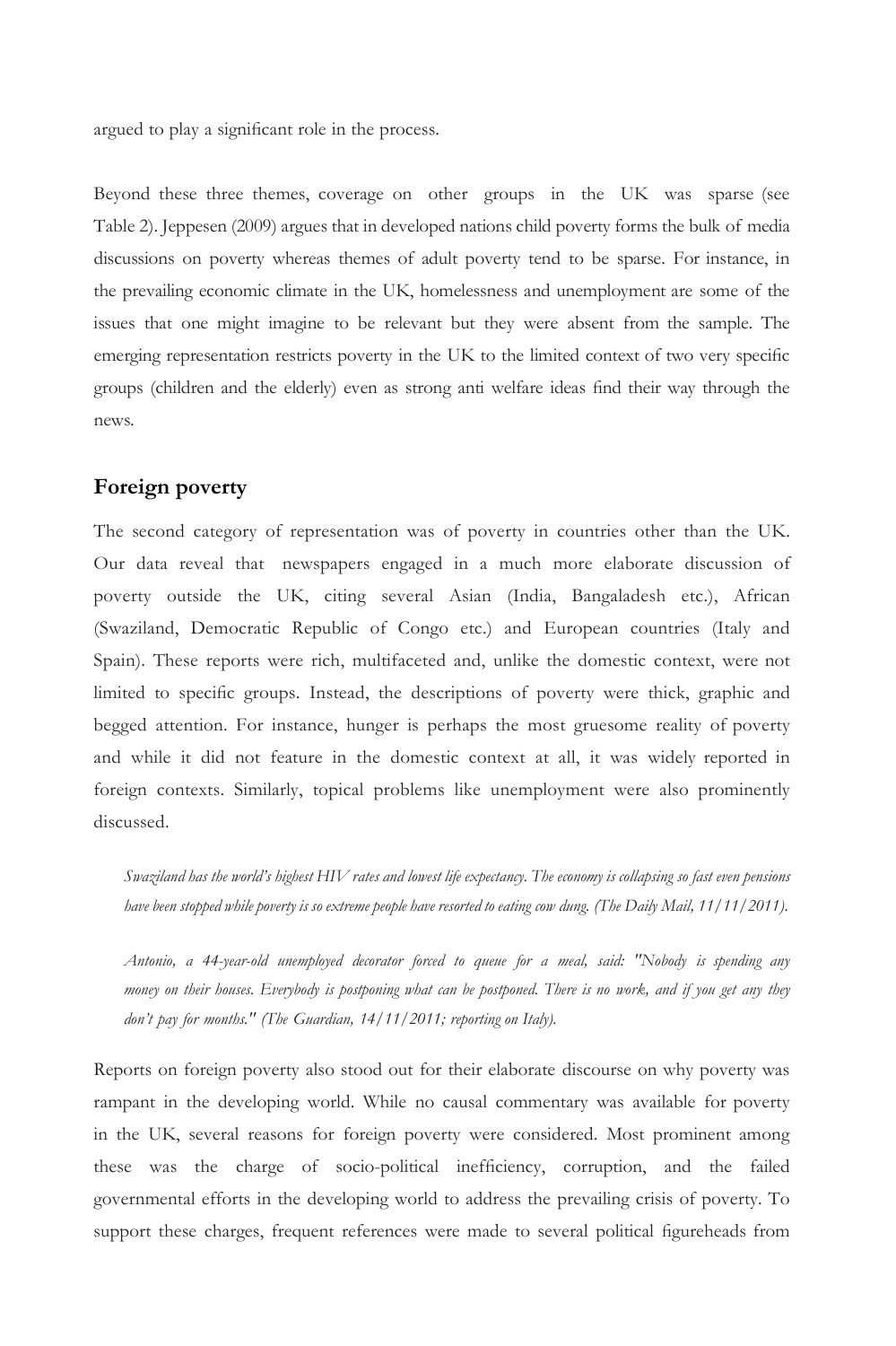the developing world, notorious for their deviant behaviours. For instance, a report in The Daily Mail elaborated on poverty, child mortality and the AIDS epidemic in Swaziland before describing the 13 wives and luxury cars of King Mswati III and held him personally responsible for all these problems.

But Swaziland is effectively bankrupt. Already, two-thirds of its people live beneath the poverty line and 40 per cent are unemployed. [...] Such shocking statistics make the King's polygamy, promiscuity and profligacy seem lethally *irresponsible. Little wonder one of the world's oldest monarchies is fighting for survival. (The Daily Mail, 11/11/2011).*

Similarly, the president of the Democratic Republic of Congo, Joseph Kabila, was held responsible for widespread poverty in Congo:

Victory for Kabila is widely predicted to trigger a violent backlash in one of Africa's biggest and most unstable countries. International observers have cried foul, with allegations of "ghost voters", fake polling stations and brutal persecution of the opposition  $[...]$  His stock has nosedived among Congo's 71 million population over a failure to *tackle poverty and corruption […] Observers detect creeping signs of tyranny. Under Kabila there have been numerous reports of activists and journalists being arrested, beaten or killed."(The Guardian, 26/11/2011).*

Linked to this theme of inefficiency and instability was media's scepticism towards humanitarian and developmental aid that the developing world receives. News reports linked the slow progress made by these countries in eradicating poverty to an alleged mismanagement of developmental aid, with a particular emphasis on financial aid coming out of the UK.

*In March, International Development Secretary Andrew Mitchell announced a strategy which will involve pouring* billions of pounds of new aid money into some of the world's most corrupt regimes in a bid to tackle poverty. *(The Daily Mail, 22/11/2011).*

Delhi University's former dean of education, Professor Anil Sadgopal told me: "I don't know what the British mean when they say their free school project is 'proving very effective and making remarkable progress'. I think the British people should be asking their Government why it is funding such bad-value projects out of your public *exchequer." His question is equally pertinent when it comes to Indian maternity services, which have received £60*  million in British aid. At the first maternity clinic I visited, an operating theatre with thousands of pounds of equipment was gathering dust because a surgeon, anaesthetist and theatre nurse cannot be hired as there is no money to pay *them. (The Daily Mail, 02/12/2011).*

While a limited number of reports considered the consequences of trade exploitation on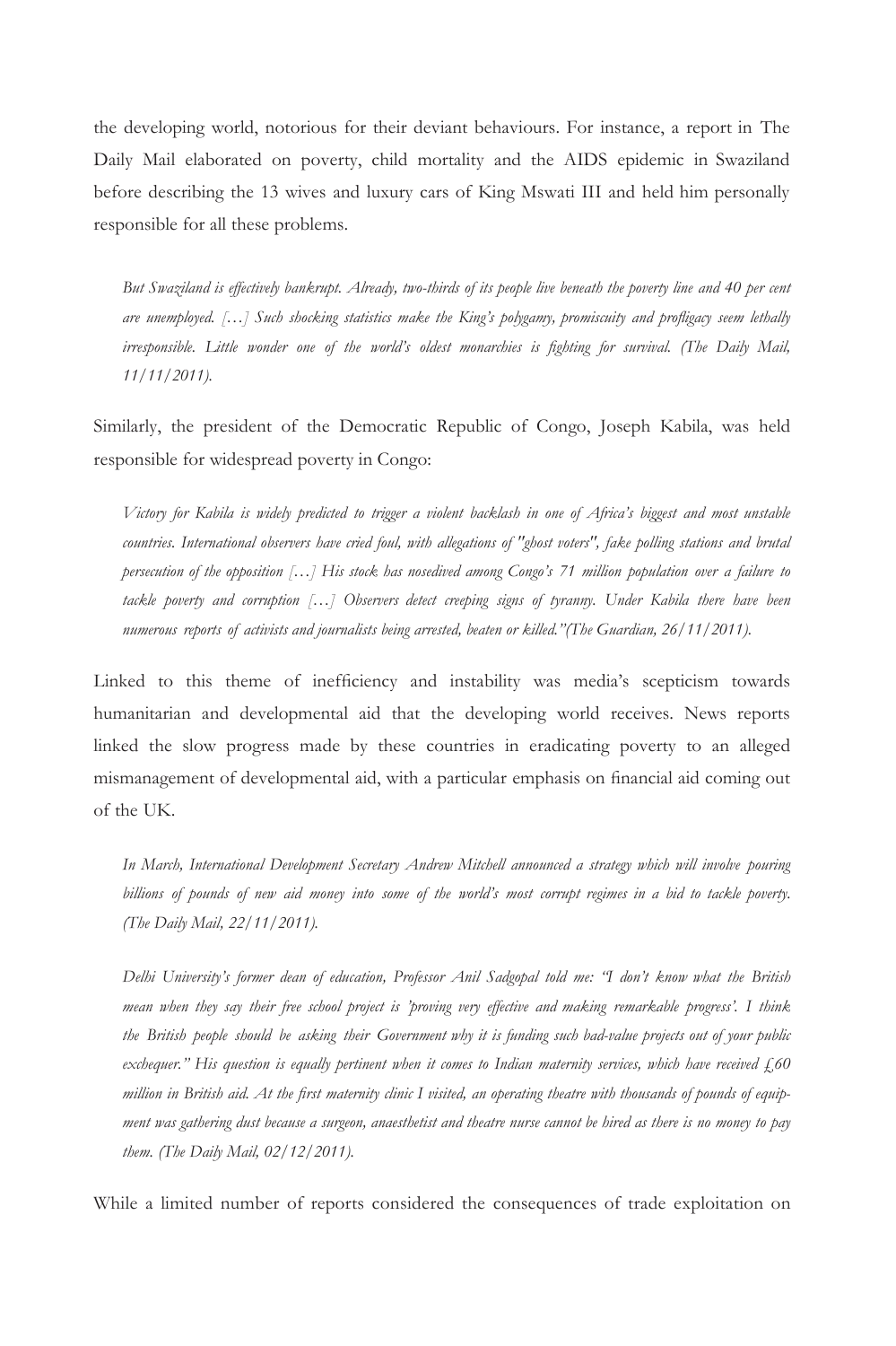the developing world, the historic legacy of the colonial past of these Asian and African countries did not appear in any of the news reports. To conclude, the news coverage on poverty outside the UK not only provides a thick description of the horrors of poverty; it is also replete with themes of corruption, chaos and mismanagement.

#### **Poverty as an anchor**

Although the time frame chosen for sampling news reports was random, it happened to fall in temporal proximity to tragic events. The sampling period from the year 2011 coincided with the aftermath of a major riot in London and while discussing these riots newspapers drew heavily on the topic of poverty. Similarly, the sampling period from the year 2001 followed the American declaration of war in Afghanistan where the UK was an ally. The war itself was the result of the terrorist attacks in America on September 11 and media used poverty to make sense of these acts of terrorism.

In the one-month period sampled from the year 2001, 19 separate news reports across all newspapers sampled linked terrorism to poverty, even claiming poverty as the cause of terrorism.

'And there must be recognition that the next generation of suicide bombers is growing up in Palestinian refugee camps, in the grinding poverty that so scars the Third World and that we have done insufficient to address.'(The Daily *Telegraph, 24/11/2001)*

The president of the World Bank, James Wolfensohn, warned last night that global poverty was breeding terrorism and called on the west to make good on its promises to bridge the gulf between rich and poor nations.'(The *Guardian, 13/11/2001; emphasis added)*

It is noteworthy that in the 2011 sample, media did not associate poverty with terrorism instead, newspapers presented poverty among the youth as the single most important factor leading to the rioting in London.

'A report commissioned by the Guardian newspaper - based on 270 interviews with those taking part in the *disturbances – placed 'policing' behind only poverty as a trigger.'(The Daily Mail, 06/12/2011)*

*'Dr Rowan Williams wrote an article in The Guardian this week, responding to interviews which that newspaper and the London School of Economics had conducted with 270 people who rioted across England back in August. The researchers concluded that a complex mix of grievances (poverty, inequality) brought youths out onto the streets as well as a dismayingly simple greed for what some called "free stuff".' (The Daily Telegraph,*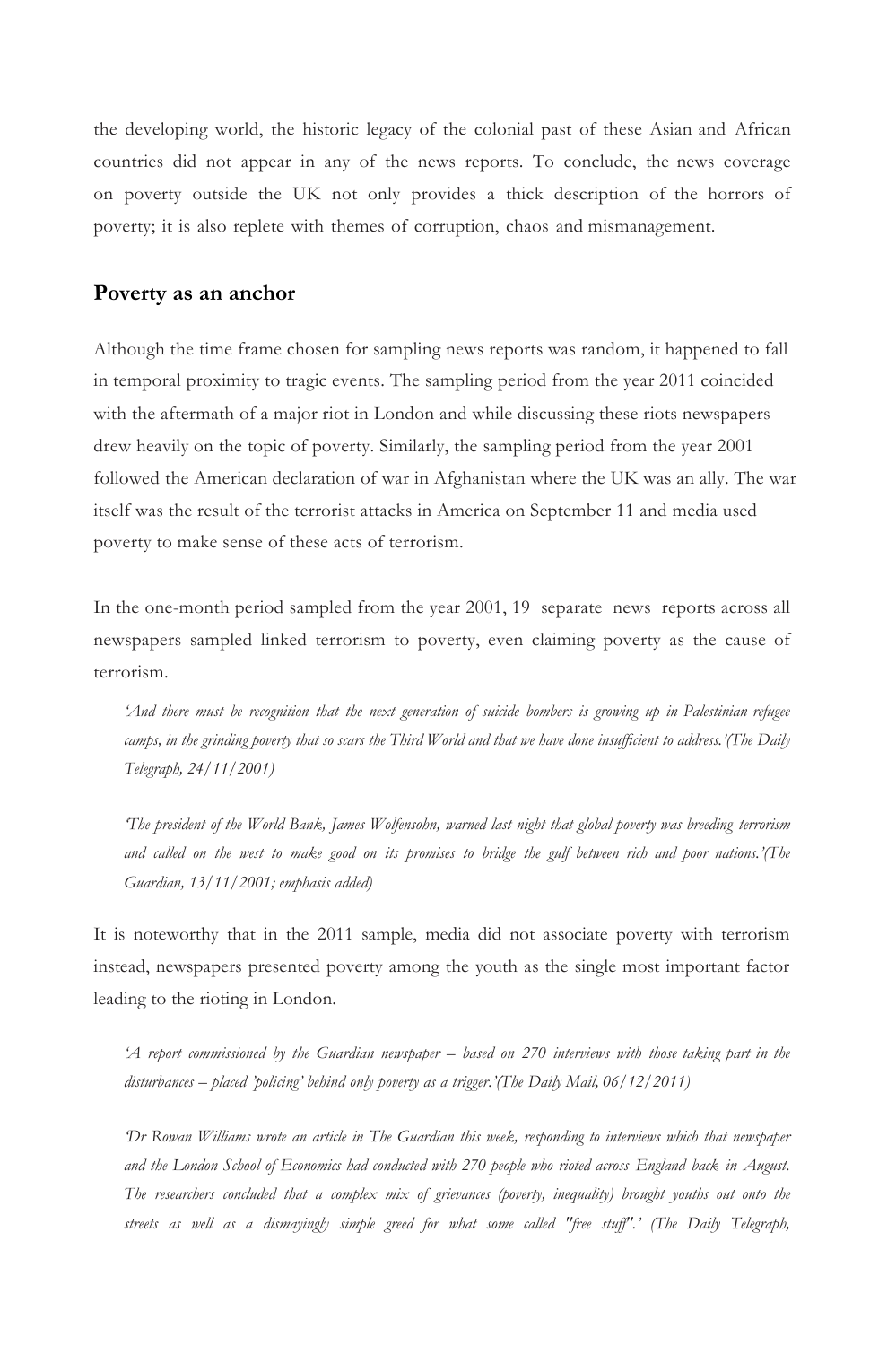#### *08/12/2011, p. 33)*

What is more, there is an implicit yet pertinent facet to the links the media drew between poverty and these threatening social events. As the quotes above illustrate, stories presenting poverty as the cause of terrorism and rioting cited highly credible sources and institutions like the London School of Economics and the President of the World Bank. On the other hand, the limited number of reports that questioned these links quoted anonymous sources. It can be argued that as a result of the evident discrepancy between the perceived credibilities of sources—those linking poverty to terrorism etc. and those questioning these links—might bias the eventual position of the reader on these issues in a certain direction.

But one source said: 'there is no evidence to suggest that the September 11 attacks were prompted by poverty *and injustice. The attacks were launched to support a radical political agenda.'(The Daily Mail, 21/11/2001; emphasis added).*

'And an Abu Dhabi prince declared that militant extremism in the Middle East didn't come from poverty - 'it is the *way they are ruled that is the problem'.'(The Daily Mail, 10/12/2001; emphasis added).*

To conclude, linking poverty to social unrest, criminal behaviour and terrorism not only stigmatises the poor but also instils a sense of fear towards them. Past research indicates that poverty is regarded as a burden to society (Reutter et. al., 2009) and shaking off the stigma of poverty may be even more difficult than AIDS stigma (Campbell et. al., 2012). In the discussions that follow, we focus on the implications of these findings and argue that the media coverage captured in our data set leads to creating the poor as the 'problematic other'. Using our theoretical backdrop of social representations, we examine the dynamics through which media has engaged in othering poverty and outline three specific processes of othering that we observe in our data.

#### DISCUSSION

Most media studies on poverty point in the direction of a recurring observation that usually the poor are presented in one of two contrasting frames: the 'deserving poor' and the 'undeserving poor'. While the frame of deserving poor employs a sympathetic treatment of the poor, the frame of the undeserving poor is built upon the rhetoric of deficiency in individuals who are portrayed as a burden on the taxpayer due to their dependency on welfare policies (see also, scroungerphobia, Golding & Middleton, 1982). This mutually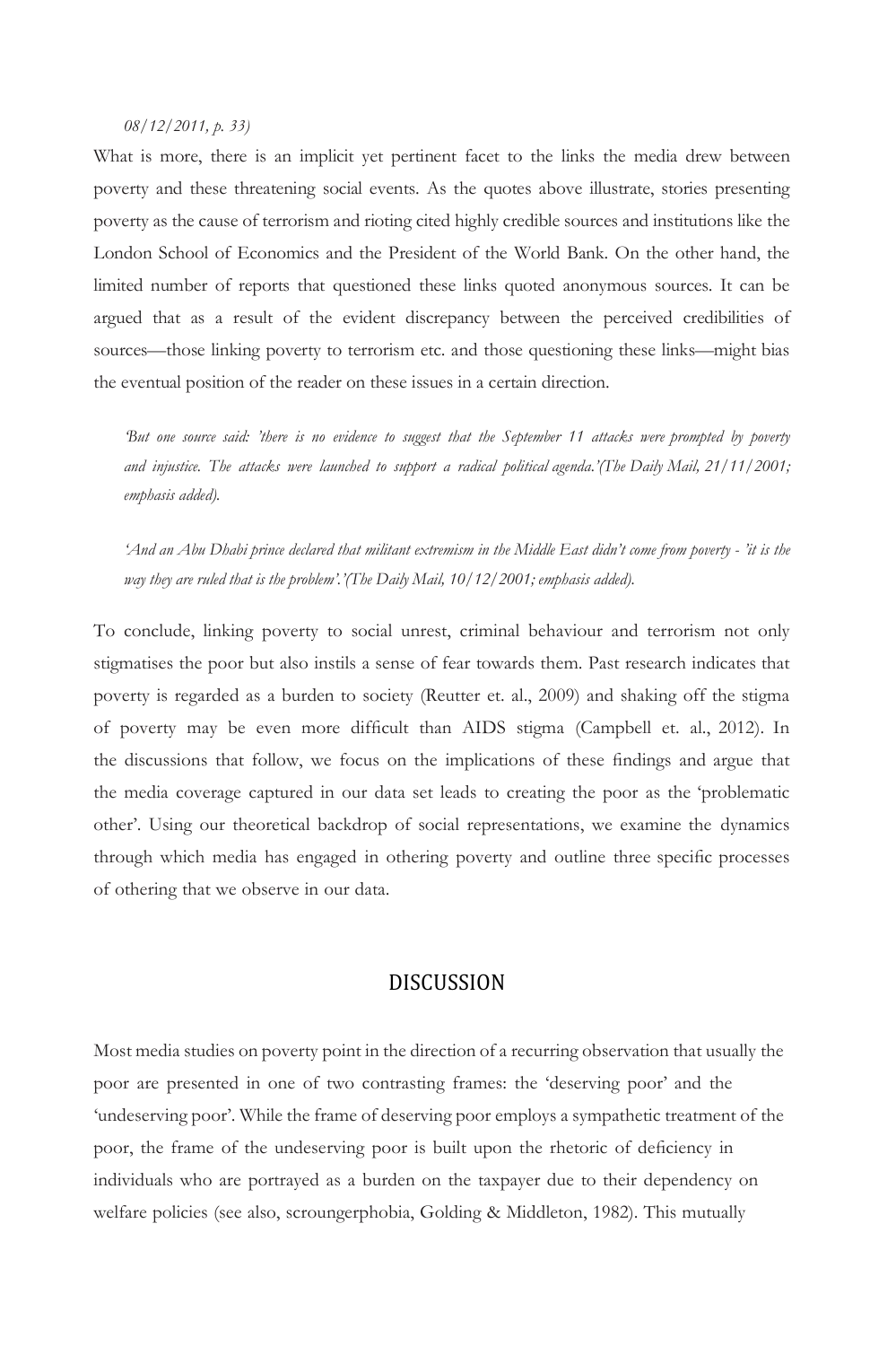exclusive binary based on deservingness has been noted in several studies (Barnett, Hodgetts, Nikora, Chamberlain, & Karapu, 2007; BBC, 2010) and our data, too, supports these trends: in all three categories, the discussions on poverty were shaped by representations of deservingness and deficiency. In the domestic context, the plight of poor children was linked to household poverty caused by parental laziness and drug addiction. The media clearly presented such parents as deficient and undeserving of welfare. Similarly, the discussion on foreign poverty highlighted socio-political deficiencies in the developing world. In this way, the media presents developing nations as undeserving and, as demonstrated earlier, explicitly questions the justification of channeling British taxpayers' money into these nations in the form of foreign aid. Finally, in linking poverty with terrorism and riots, the media presents the most undeserving face of the poor. Within this context, the poor are not only undeserving of public sympathy and help, they become a source of threat and danger to the rest of the society.

In our data, the British press limits domestic discussions on poverty to the case of poor children and elderly whereas the presentation of foreign poverty is more detailed and explicit. On the face of it, little is common between the domestic and foreign poverty contexts of media discussions, as is between them and the third context where poverty is used to make sense of terrorist attacks and riots. However, when conceptualised on the social landscape where the poor form a distinct group, it becomes evident that the representational content in each of the three contexts contributes to the social distancing of the poor (cf. Simmel, 1921). We argue that such a social distancing leads to the creation of the poor as the 'Other' in comparison with the rest of the society as the self. Self-Other distinctions are central to social spaces and identities and past research has shown that specific social groups are often presented as the 'Other' (for e.g., mental illness, Foster, 2006; AIDS patients, Joffe, 2005). Our work suggests that the poor form another social group that is developed as the 'Other' and this is achieved through three distinct representational pathways: othering through representational absence, othering through representations of difference, and othering through representations of threat.

**Othering through representational absence**. Absence and denial are perhaps the most common ways in which the public sphere deals with threatening and anxiety provoking information. Poverty is complex, dynamic and pervasive, yet our study reveals absences of several kinds in media discussions of poverty. Absence is marked by a 'partial construc- tion of the object' (Gervais, Morant, & Penn, 1999, p. 424) as is evident from the lack of any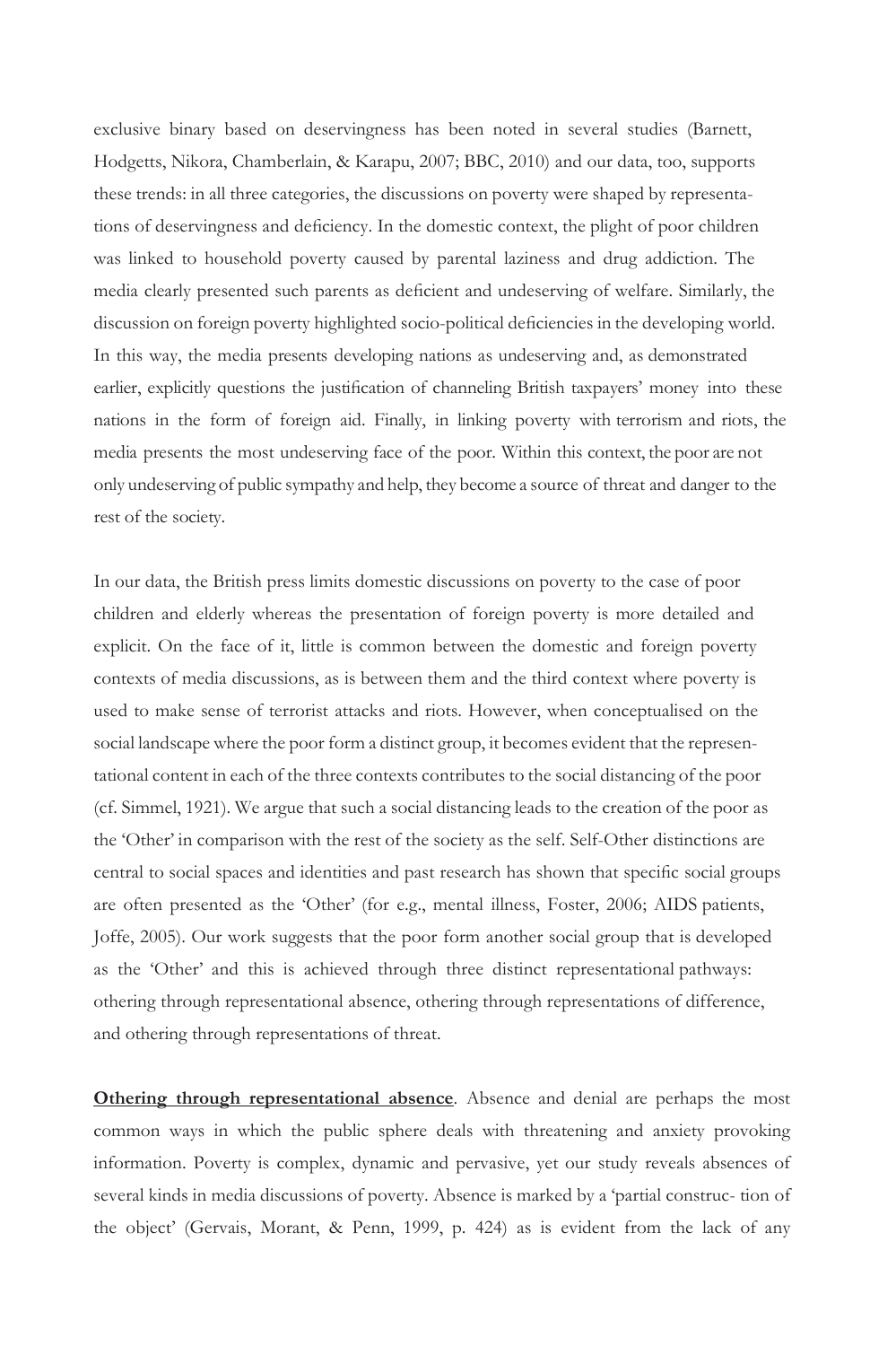consideration of the causes and dynamics of poverty in the domestic context. The partial construction is also evident in the absence of discussions on socio-economic factors involved in condemning individuals and families to poverty and a marked failure to extend a sympathetic treatment to groups other than children and the elderly. It has previously been noted that the media often restricts its sympathetic discussions to the case of children while adult poverty is seldom considered (Jeppesen, 2009). What is more, closely related issues like unemployment, homelessness, rising cost of healthcare etc. did not feature at all in news and as a result, poverty is isolated as a very topical problem. These absences are not limited only to reports on the UK but extend even to foreign poverty. Most of the Asian and African countries that were featured in the media reports have a long history of wealth drain during the dark colonial era. While specialised academic works have often linked poverty in the developing world with the history of colonial exploitation (Bagchi, 2010; Sen, 2008), the media sidesteps the issue completely and instead highlights the socio-political deficiency of these nations.

Theoretically, these absences have a tremendous significance. Gervais et al. (1999) underline the significance of representational absence and consider these absences to be indicative of the manner in which power dynamics in the social world influence the construction of reality. Indeed, the 'unsaid' forms a critical part of the representational carousel and these absences hamper the acknowledgement of poverty as a significant social problem and also reduce the imperative for concerted attempts at its amelioration. It is an implicit, yet significant channel of externalising the threat of poverty by creating the Other where it is localised—an other whose existence is never fully acknowledged.

**Othering through representations of difference**. The Other is an embodied recognition of its departure from the constitutive elements of the self. While the distancing of poverty in the domestic context happened through absences, it was through portrayal of stark differences that foreign poverty was constructed as a malady of the Other. Poverty in the developing world was attributed to corrupt institutions, political mismanagement and callous political leadership. The graphic imagery evoked by the description of the 13 wives of King Mswati III in Swaziland, the fake polling stations and ghost voters in Joseph Kabila's Congo and defunct maternity clinics of India can be understood as the objectification of differences between the contexts to which the Self and the Other belong. According to Moscovici (2000), 'to objectify is to discover the iconic quality of an impre- cise idea or being, to reproduce a concept in an image' (p. 49). Objectification is also the process of ascribing a tangible figure to the contents of a representation. For instance, in the context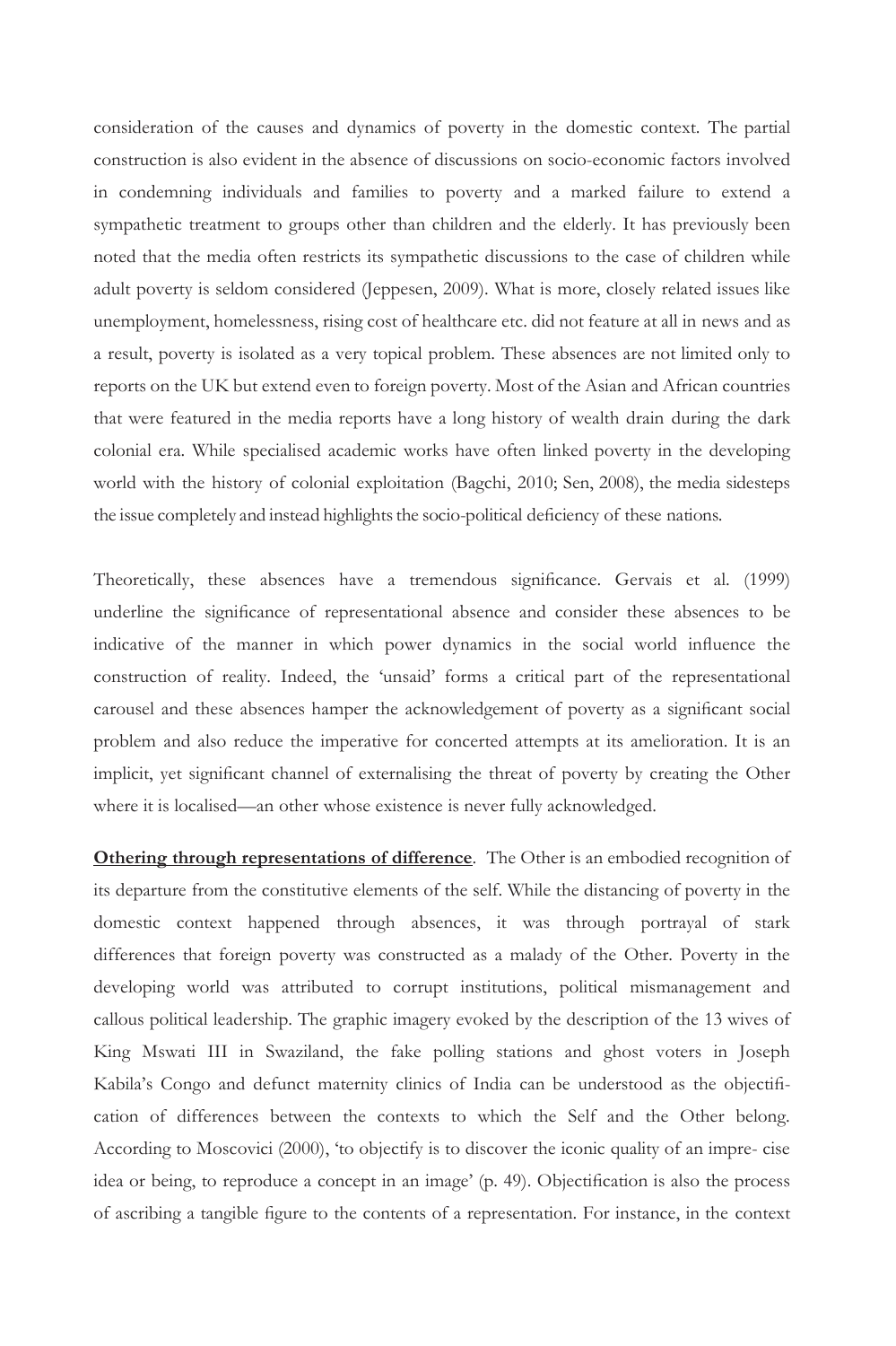of the political leaders of the developing world, the media builds upon the ancient themata (see, Markova, 2000) of a powerful evil figure that brings about misery and pain (Avens, 1977; cf. the archetypes of 'the devil' and 'the trickster', Jung, 1990). Describing the deviant behaviours and atrocities of several corrupt leaders of the developing world, the media not only blames them for poverty in their lands but in doing so, also develops them as tangible icons of foreign poverty. Similarly, fake polling stations and defunct maternity clinics are images that graphically encapsulate and objectify the representation of a dysfunctional socio-political order as the cause of poverty. These descriptions are representations of difference between British society and societies where poverty is rampant. Such objectification reinforces these differences between the Self and the Other and makes the inherent representation readily available for meaning making activities in the society. It is thus that the process of Othering develops on a platform of differences: poverty appears as an atrocious affliction scarring societies that are remarkably different from the UK. The Self is a British reader of these newspapers and clearly does not belong to a society where poverty exists because in those lands, political leaders take 13 wives or maternity clinics are defunct. With the distinction between Self and Other thus established, the media once again represents poverty as the problem of the Other.

**Othering through representations of threat.** Poverty has long been associated with a range of socially undesirable activities: petty crimes like theft to mass nuisances in the form of riots have all drawn upon poverty as an explanation (for e.g. see, Olzak, Shanahan, & Mceneaney, 1996). As we noted while presenting the results of our study, poverty was linked to the threat of terrorism and riots and this becomes the strongest channel of othering poverty. While poverty has often been linked to riots by the press, terrorism is a rather novel context for poverty discussions. Hence, before we address othering based on representations of threat, we examine the association of poverty with terrorism in detail.

Moscovici (2000) argues that the origins of all representations can be traced to the need of the society to 'make something unfamiliar, or unfamiliarity itself, familiar' (p. 37, italics in original). Indeed, the events of 11 September presented unforeseen unfamiliarity. Although suicide bombings were not a new phenomenon (for e.g. see, Reuters, 2004), the unfolding of events on 11 September provided many moments of novelty. Not only was it unique with respect to a series of simultaneous terrorist attacks across the US, it was also the first time in human history that commercial airliners were used as a terrorist weapon. Further, the World Trade Centre towers had been regarded as symbols of the pros- perity of the western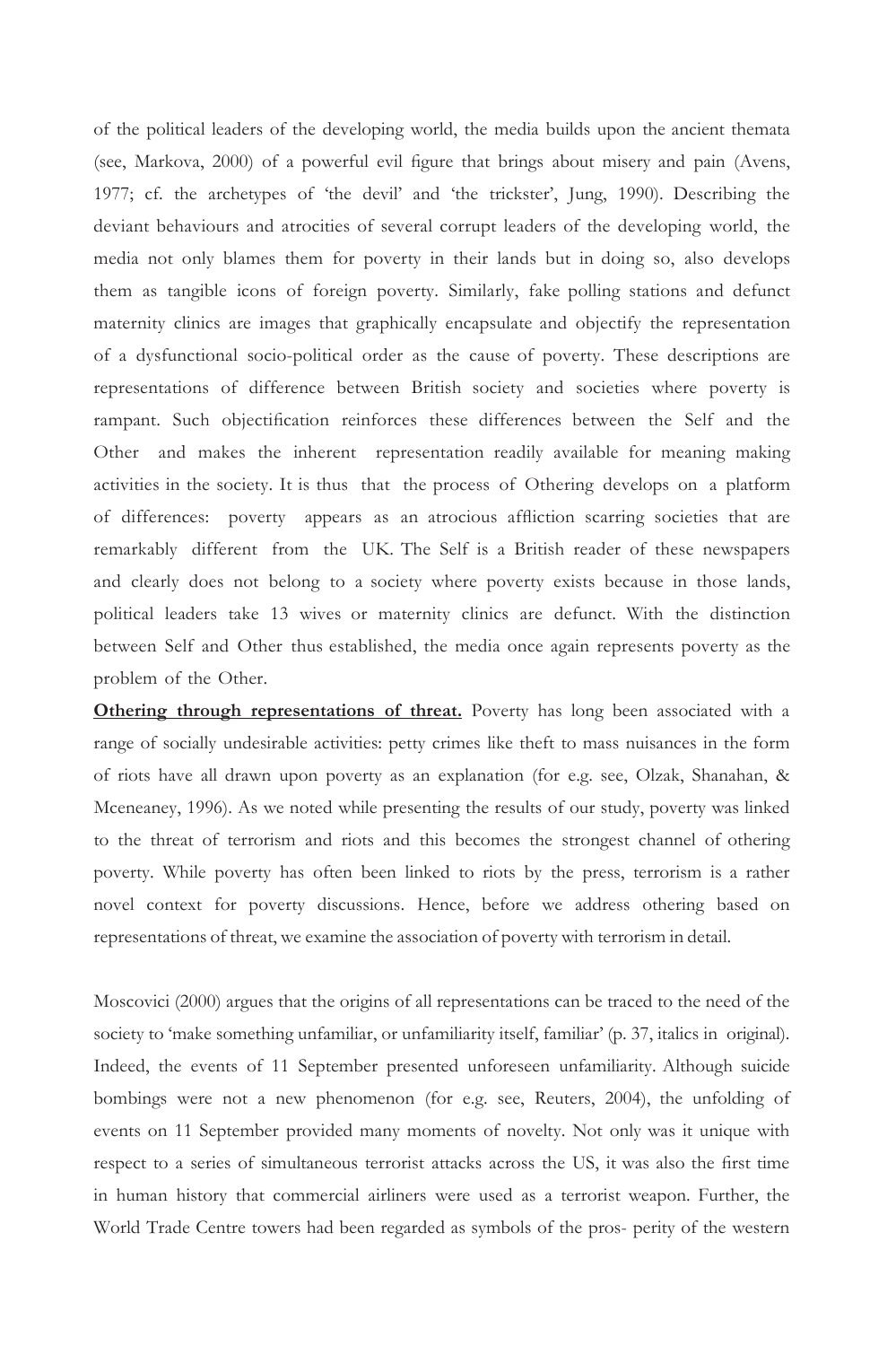world, representing the success of neoliberal capitalism (Reid, 2004). Their destruction left tremendous voids, literally in the physical world and metaphorically in the social knowledge system. It was a shocking moment of unfamiliarity and novelty and thus required an explanation. It is under the shadow of such crises in social knowledge systems that new representations are born (Moscovici, 1988).

The poor have long been considered as a threat by affluent and prosperous sections of the society. Reis (1999) argues that European society has a historical past of construing poverty as a threat due to its potential for violent revolutions. The French Revolution of 1789 exemplifies this, where the proletariat overthrew the bourgeois culminating in the imprisonment and eventual execution of the monarch. Elites in several nations like South Africa (Kalati & Manor, 1999), Brazil (Reis, 1999) and Bangladesh (Hossain & Moore, 1999) have been reported to regard poverty as a threat to their well-being for reasons as diverse as the perceived antisocial activities of the poor to the spread of diseases. In the same line, as our study notes, the representation of poor being dependent on welfare can also be understood as denoting an exploitative and hence threatening presence. However, representing poverty as having close associations with terrorism invokes a threat that is dramatically different from all other threatening constructions of poverty. While the revolutionary threat of poverty has historically been realised through mass mobilisation and therefore been predictable, the threat of terrorism is neither discrete nor overt and relies predominantly on its surprise value to afflict innocent casualties. Similarly, when the threat of poverty comes from its perceived association with criminal behaviour, the threatened community can exercise its agency and reduce the threat by taking measures such as avoiding impoverished neighbourhoods. With terrorism, the possibility of anticipating an attack and subsequently exercising agency in a pre-emptive fashion is minimal. As a result, terrorism presents an unpredictable, clandestine, ever-present and indiscriminate threat to all social groups. This representation adds a new dimension to the perceived threat of poverty in society and precipitates the strongest othering of the poor. General society as the Self must remain fearful of contact with poverty as the Other for the Other has been represented as the harbinger of great misery in the society (cf. distancing self from defective and dangerous strangers, Hodgetts et al., 2011).

#### Media, poverty and othering: some conclusions

In examining the patterns of representations of poverty in this sample of articles from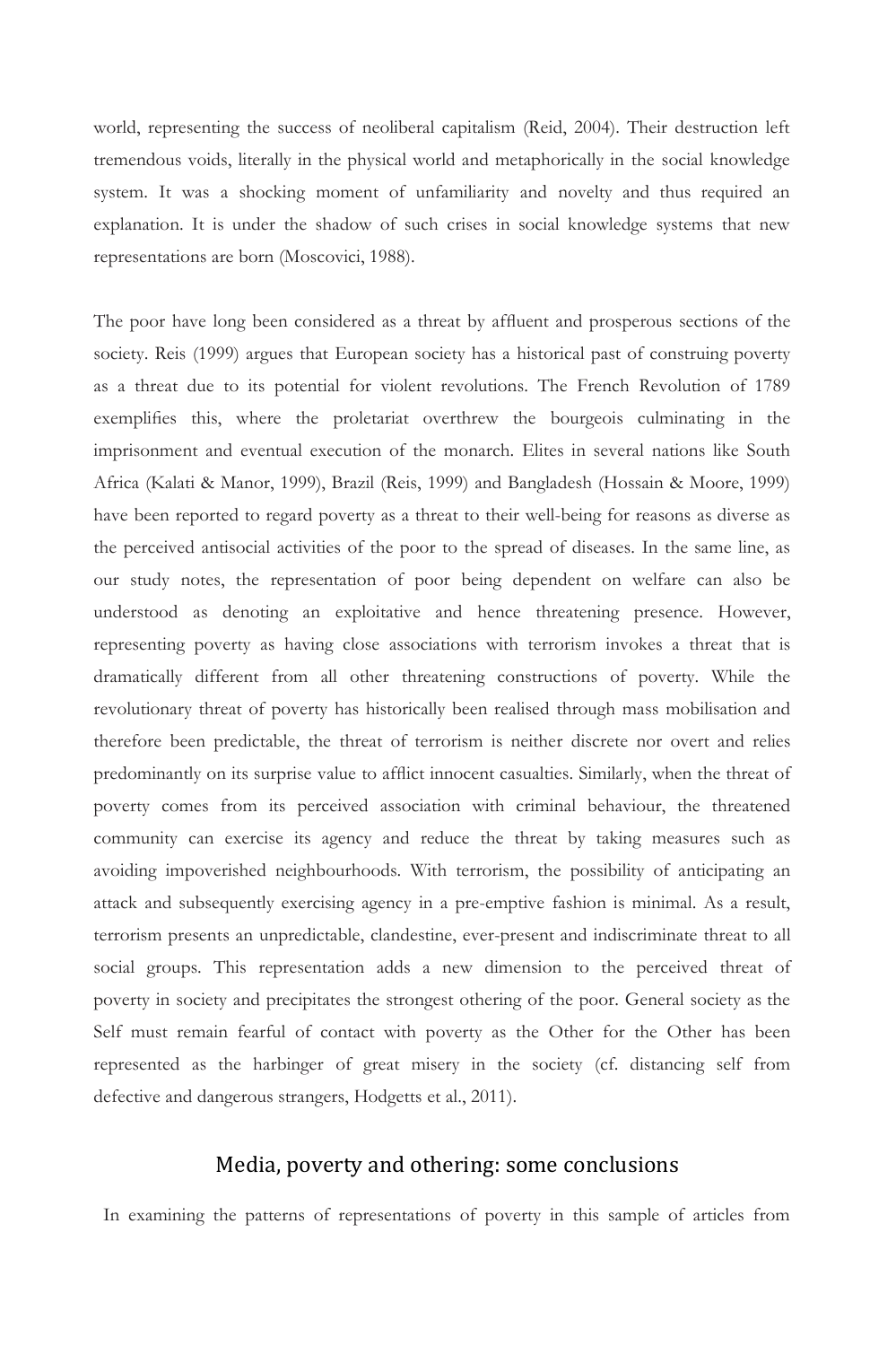British newspapers, we found an implicit tendency to distance poverty from general society and portray it as a problematic Other. The representations of domestic poverty were restricted either to a particular age group (children/elderly) or to specific problems (fuel poverty). The problems of children were attributed to bad parenting and fuel poverty was blamed on energy companies while the social order in general remains just. The othering achieved through confining attention to only certain groups relied on absences. The distancing is subtle and implicit, yet the notion of poverty belonging to the Other is perceptible. For British readers of these newspapers, poverty beyond the UK inherently belongs to the Other: here, discussions are elaborate and the images are graphic. The differences are further highlighted by vivid descriptions of anarchy, corruption and mismanagement that the newspapers earmark while discussing poverty abroad. What is more, the Other is even given a face: poverty (and especially its causes) is objectified in the tyranny of inept political figureheads. These representations of difference chalk out a welldefined distinction between the Self and the Other: the Other is deficient and has problems while the Self, for all its differences from the Other, is separated from the problem of poverty. Poverty afflicts people in societies that are distinctly different from one to which an average reader of these newspapers belongs. The distancing from poverty comes full circle when poverty is used to anchor the terrorist attacks of 11 September 2001. The Other that has hitherto been regarded as different from the Self becomes an object to be feared. With this representational turn the differences between the Self and the Other are made absolute—the Other becomes a direct threat to the well being of the Self.

The relationship between the media and its audience in the modern world is bidirectional. The content of the news is often a response to the perceived preferences of its consumers (Foster, 2006; Hough, 1988). Growing competition between news agencies has contributed to the evolution of a new trend that has been designated as market-driven journalism (McManus, 1994), consumer and supplier relationship (Tai & Chang, 2002), and commercial journalism (McChesney, 1999). Despite this bi-directionality, the role of news media in shaping the public perception of social issues remains well documented (Baum & Potter, 2008; Bloch-Elkon, 2007; Bratton & Mattes, 2003; Hodgetts, Bolam, & Stephens, 2005; Nisbet & Myers, 2011). Society draws upon the communicative acts of newspapers and through its subsequent elaboration in the public sphere, representations–for example, those of poverty–are born, maintained, developed and changed. Among other contributing factors, these representations circulating in society interact, compete and inform each other and contribute in the formation of the public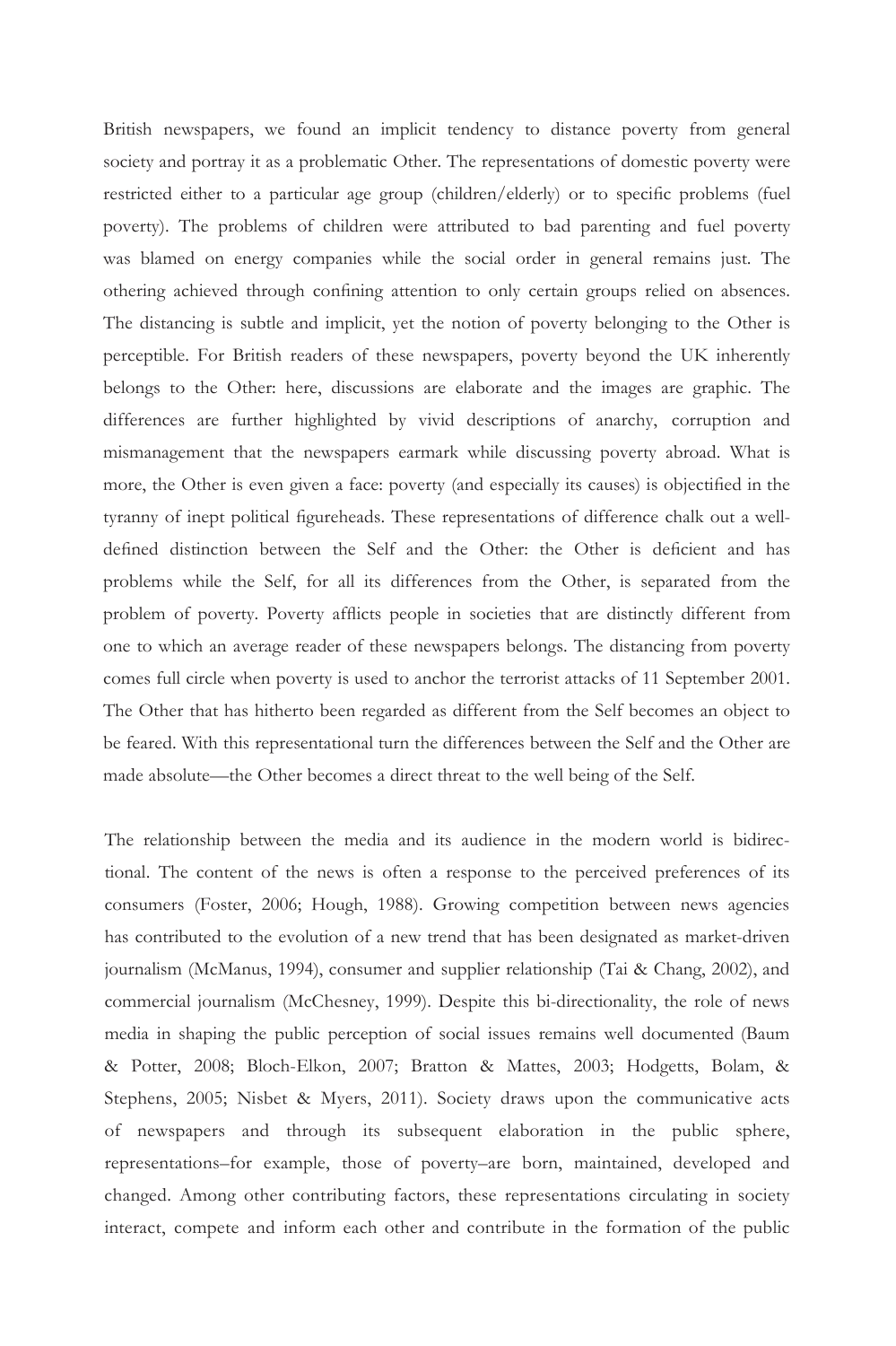opinion on poverty. The role of public opinion in democratic societies is critical, since it can influence governmental responses to social problems (Page, Shapiro, & Dempsey, 1987). In several societies, research has noted that governmental action on social problems mirrors what the society thinks about them (Burstein, 1998, 2003; Hays, Esler,

& Hays, 1996; Page & Shapiro, 1983; Stimson, MacKuen, & Erikson, 1995; Wlezien,

1996). It is in this light that we argue the significance of othering poverty. By no means, we suggest this to be intentional on the part of the media-a commentary of that sort remains beyond the scope and intentions of this work. Instead, we hope that this work highlights some of the channels through which the poor are distanced from the general society and are developed as an Other that is either of no direct relevance or is a threat to the well being and safety of the Self. In doing so, we outline three pathways through which media contributes to the othering of poverty and we hope that subsequent works will build on this and outline other pathways that result in the social distancing of the poor.

The present study has its limitations with respect to the number of newspapers and the duration of coverage sampled but it nevertheless highlights a worrying trend. Jovchelovitch (1996) notes that representational activities depend upon the development of an 'other' in the social landscape and in that sense, othering is inevitable in meaning making activities in the society. As we have tried to demonstrate in our discussion, the othering of poverty restores the notion of general prosperity and well-being in society while the significance of the problem, and any attempt to deal with it, dwindle. As we approach the 2015 'deadline' for the Millenium Development Goals, it is time to put poverty back in the public consciousness.

#### ACKNOWLEDGEMENTS

This project was generously supported by the Commonwealth Trusts (UK) and Cambridge Trusts (University of Cambridge). The authors would also like to thank Surbhi Sehgal (University of Delhi) and Nils Toepfer (Friedrich-Schiller-Universität Jena) for their valuable comments on the previous drafts of this paper.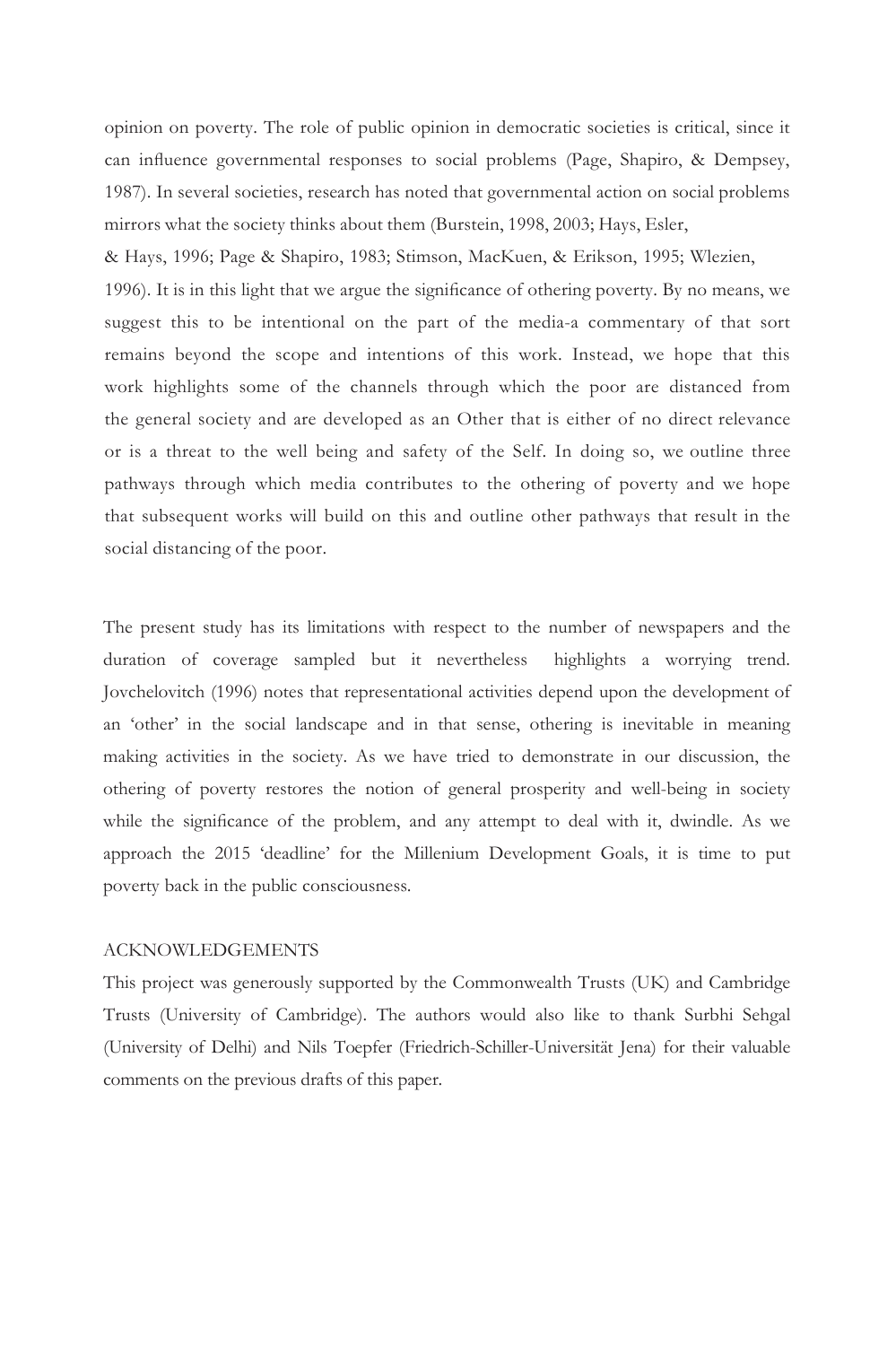| Newspaper           | 2001 data set | 2011 data set | Total  |
|---------------------|---------------|---------------|--------|
| The Daily Telegraph | 22            | 40            | 62     |
| The Guardian        | 43            | 74            | 117    |
| The Daily Mail      | 23            | 37            | 60     |
| The Daily Express   | 24            | 11            | 35     |
| Total               | 112           | 162           | 274(N) |

Table 1. Description of the Dataset

Table 2. Description of themes and coding

| Themes           | Categories                                               | Instances of occurrence |
|------------------|----------------------------------------------------------|-------------------------|
|                  |                                                          |                         |
| Domestic Poverty | Poverty in Children                                      | 67                      |
|                  | Inability to pay for winter heating                      | 64                      |
|                  | Aid and Welfare                                          | 46                      |
|                  | Disabled people in poverty                               | 5                       |
|                  | Retired Army Servicemen                                  | 4                       |
|                  | Youth                                                    | 4                       |
| Foreign Poverty  | The issue of developmental aid                           | 28                      |
|                  | Socio-political deficiency                               | 14                      |
|                  | Graphic description of poverty                           | 10                      |
|                  | Poverty as an Anchor Links between terrorism and poverty | 19                      |
|                  | Poverty and the reason for crime and Rioting             | 19                      |
|                  | Poverty as a health concern                              | $\overline{2}$          |
|                  | Poverty as the cause of environmental degradation        | $\overline{2}$          |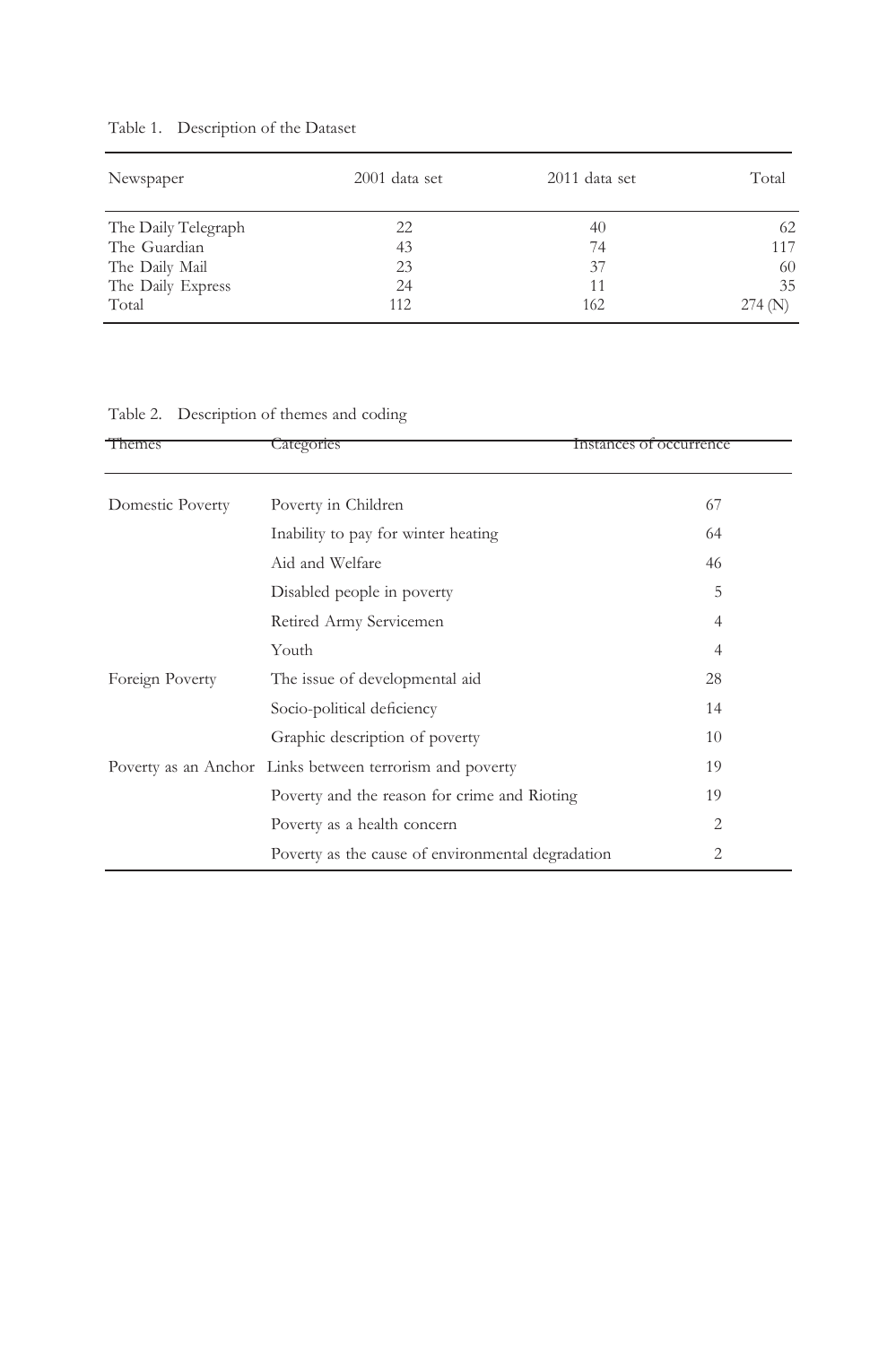- Abouchedid, K., & Nasser, R. (2002). Attributions of responsibility for poverty among Lebanese and Portuguese university students: A cross-cultural comparison. Social Behavior and Personality: an international journal, 30, 25–36.
- Avens, R. (1977). The Image of the Devil in C. G. Jung's Psychology. Journal of Religion and Health, 16, 196–222.
- Bagchi, A. (2010). Colonialism and Indian economy. New Delhi: Oxford University Press.
- Barnett, A., Hodgetts, D., Nikora, L., Chamberlain, K., & Karapu, R. (2007). Child poverty and government policy: the contesting of symbolic power in newspaper constructions of families in need. Journal of Community & Applied Social Psychology, 17, 296–312. DOI: 10.1002/casp.933
- Baum, M. A., & Potter, P. B. K. (2008). The relationships between mass media, public opinion, and foreign policy: Toward a theoretical synthesis. Annual Review of Political Science, 11, 39–65. BBC.
- (2010). The deserving or undeserving poor. Retrieved December 13, 2011, from [http://www.](http://www.bbc.co.uk/news/magazine-11778284) [bbc.co.uk/news/magazine-11778284](http://www.bbc.co.uk/news/magazine-11778284)
- Bloch-Elkon, Y. (2007). Studying the Media, Public Opinion, and Foreign Policy in International Crises: The United States and the Bosnian Crisis, 1992—1995. The Harvard International Journal of Press/Politics, 12, 20–51.
- Blumer, H. (1971). Social Problems as Collective Behavior. Social problems, 18, 298–306. Boyatzis,
- R. E. (1998). Transforming Qualitative Information: Thematic Analysis and Code Development. Thousand Oaks, CA: Sage Publications.
- Bratton, M., & Mattes, R. (2003). Support for economic reform? Popular attitudes in Southern Africa. World Development, 31, 303–323.
- Braun, V., & Clarke, V. (2006). Using thematic analysis in psychology. Qualitative Research in Psychology, 3, 77–101.
- Bullock, H. E., Fraser Wyche, K., & Williams, W. R. (2001). Media Images of the Poor. Journal of Social Issues, 57, 229–246. DOI: 10.1111/0022-4537.00210
- Burstein, P. (1998). bringing the public back in: should sociologists consider. Social Forces, 77, 27–62.
- Burstein, P. (2003). The impact of public opinion on public policy: A review and an agenda. Political Research Quarterly, 56, 29–40.
- Campbell, C., Skovdal, M., Mupambireyi, Z., Madanhire, C., Robertson, L., Nyamukapa, C. A., & Gregson, S. (2012). Can AIDS stigma be reduced to poverty stigma? Exploring Zimbabwean children's representations of poverty and AIDS. Child: care, health and development, 38(5), 732–742.
- Carr, S. C. (2003). Poverty and justice. In Poverty and Psychology (pp. 45–68). New York: Springer.
- Chan, T. W., & Goldthorpe, J. H. (2007). Social Status and Newspaper Readership. American Journal of Sociology, 112(4), 1095–1134.
- Clawson, R. A., & Trice, R. (2000). Poverty as We Know It: Media Portrayals of the Poor. The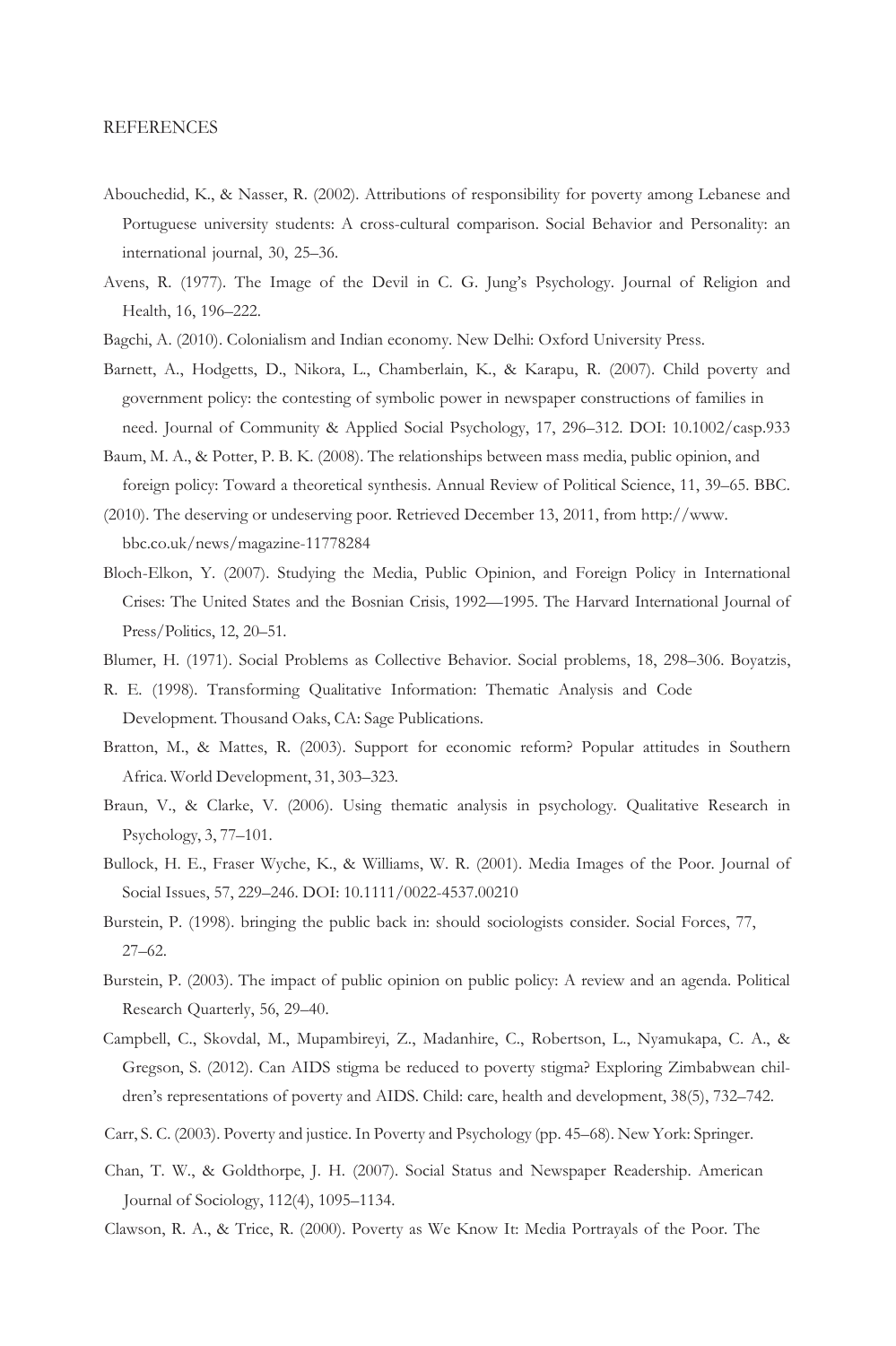Public Opinion Quarterly, 64, 53–64.

- Connell, I. (1998). Mistaken identities: tabloid and broadsheet news discourse. Javnost-The Public, 5, 11–31.
- Coughlin, R. M. (1989). Welfare myths and Stereotypes. In R. M. Coughlin (Ed.), Reforming Welfare: Lessons, Limits and Choices. New Mexico: University of New Mexico.
- De Goede, M. (1996). Ideology in the US welfare debate: Neo-liberal representation of poverty. Discourse and Society, 7, 317–357.
- Duveen, G., & Lloyd, B. (Eds.). (1990). Social representations and the development of knowledge. Cambridge: Cambridge University Press.
- Farr, R. M. (1993). Common sense, science and social representations. Public Understanding of Science, 2(3), 189–203.
- Feagin, J. (1972). Poverty: We still believe that God helps who helps themselves. Psychology Today, 6, 101–129.
- Flick, U., & Foster, J. L. H. (2008). Social Representations. In C. Willig and W. Stainton-Rogers (Eds.) The Handbook of Qualitative Research in Psychology. (London: Sage) pp. 195–214.
- Fiske, S. T., Xu, J., Cuddy, A. C., & Glick, P. (1999). (Dis)respecting versus (dis)liking: Status and interdependence predict ambivalent stereotypes of competence ad warmth. Journal of Social Issues, 55, 473–490.
- Foster, J. L. H. (2006). Media presentation of the mental health bill and representations of mental health problems. Journal of Community & Applied Social Psychology, 16, 285–300. DOI: 10.1002/casp.863
- Furnham, A. (2011). Why are the poor always with us? Explanations for poverty in Britain. British Journal of Social Psychology, 21, 311–322.
- Gans, H. (1979). Deciding what's the news. New York: Pantheon Books.
- Gervais, M., Morant, N., & Penn, G. (1999). Making Sense of "'Absence'": Towards a Typology of Absence in Social Representations Theory and Research. Journal for the Theory of Social Behaviour, 29, 419–444.
- Gilens, Martin. (1995). Racial attitudes and opposition to welfare. Journal of Politics, 57, 994–1014.
- Gilens, M. (1999). Why Americans hate welfare: Race, Media and the Politics of Anti-Poverty Policy. Chicago: University of Chicago Press.
- Golding, P., & Middleton, S. (1982). Images of Welfare: Press and Public Attitudes to Poverty. Oxford: John Wiley and Sons.
	- Hays, S. P., Esler, M., & Hays, C. E. (1996). Environmental commitment among the states: Integrating alternative approachesto state environmental policy. Publius: The Journal of Federalism, 26, 41–58.
- Hodgetts, D., Bolam, B.., & Stephens, C. (2005). Mediation and the construction of contemporary understandings of health and lifestyle. Journal of health psychology, 10, 123–136.
- Hodgetts, D., Stolte, O., Radley, A., Leggatt-Cook, C., Groot, S., & Chamberlain, K. (2011). "Near and Far"Social Distancing in Domiciled Characterisations of Homeless People. Urban Studies, 48, 1739–11753.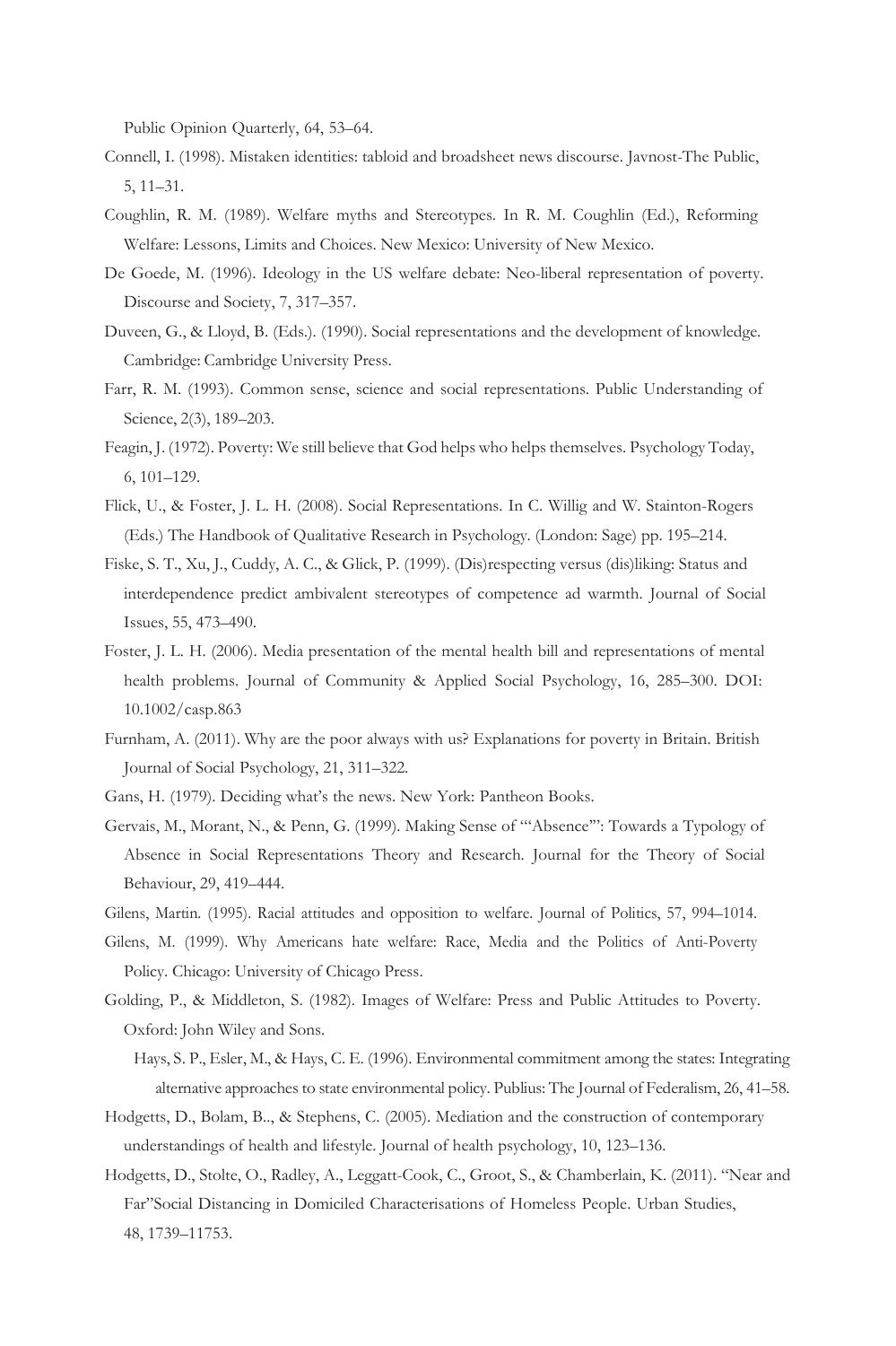Hossain,N.,& Moore, M. (1999).Elite Perceptions of Poverty: Bangladesh.IDS Bulletin, 30, 106–117.

Hough, G. A. (1988). News Writing (4th Editio). Boston, MA: Houghton Mifflin.

- Jeppesen, S. (2009). From the" War on Poverty" to the" War on the Poor": Knowledge, Power, and Subject Positions in Anti-Poverty Discourses. Canadian Journal of Communication, 34, 487–508.
- Jones, C. (2002). Poverty and social exclusion. The Blackwell companion to social work, (February), 12– 14.
- Jovchelovitch, S. (1996). In defence of Representations. Journal for the Theory of Social Behaviour, 26, 121–135.
- Jung, C. G. (1990). The Archetype and the Collective Unconscious. Princeton, NJ: Princeton University Press.
- Kalati, N., & Manor, J. (1999). Elite Perceptions of Poverty: South Africa. IDS Bulletin, 30, 117–126. DOI: 10.1111/j.1759-5436.1999.mp30002011.x
- Ljubotina, O. D., & Ljubotina, D. (2007). Attributions of poverty among social work and non-social work students in Croatia. Croatian medical journal, 48, 741.
- Mantsios, G. (1995). Making Magic: Making class invisible. In P. S. Rothenberg (Ed.), Race, Class and Gender in the United States (3rd Editio, pp. 409–416). New York: St.: Martin's.
- Markova, I. (2000). AmEdEe or How to Get Rid of It: Social Representations from a Dialogical Perspective. Culture & Psychology, 6, 419–460. DOI: 10.1177/1354067X0064002
- Martindale, C. (1996). Newspaper Stereotypes of African-Americans. In P. Lester (Ed.), Images that Injure. Westport, CT: Praeger.
- McChesney, R. W. (1999). Rich Media, Poor Democracy: Communication Politics in Dubious Times. Urbana Chicago: University of Illinois Press.
- McKendrick, J. H., Sinclair, S., Irwin, A., Scott, G., & Dobbie, L. (2008). The media , poverty and public opinion in the UK. Notes. Joseph Rowntree Foundation York.
- McManus, J. (1994). Market-driven journalism: Let the citizen beware. Thousand Oaks: Sage Publications.
- Moscovici, S. (1984). The phenomenon of social representations. Social representations, 2, 69.
- Moscovici, S. (1988). Notes towards a description of social representations. European journal of social psychology, 18(3), 211–250.
- Moscovici, S. (1990). Social Psychology and Developmental Psychology: Extending the conversation. In G. Duveen & B. Lloyd (Eds.), Social Representations and the Development of Knowledge (pp. 164–185). Cambridge: Cambridge University Press.
	- Moscovici, S. (2000). The phenomenon of Social Representations. In G. Duveen (Ed.), Social Representations: Explorations in Social Psychology (pp. 18–77). Cambridge: Polity Press.
- Nasser, R., Singhal, S., & Abouchedid, K. (2005). Causal attributions for poverty among Indian youth. Current research in social psychology, 11, 1–13.
- Nisbet, E. C., & Myers, T. A. (2011). Anti-American Sentiment as a Media Effect? Arab Media, Political Identity, and Public Opinion in the Middle East. Communication Research, 38, 684–709.
- Olzak, S., Shanahan, S., & Mceneaney, E. H. (1996). Poverty, Segregation and Race RIots: 1960 to 1993.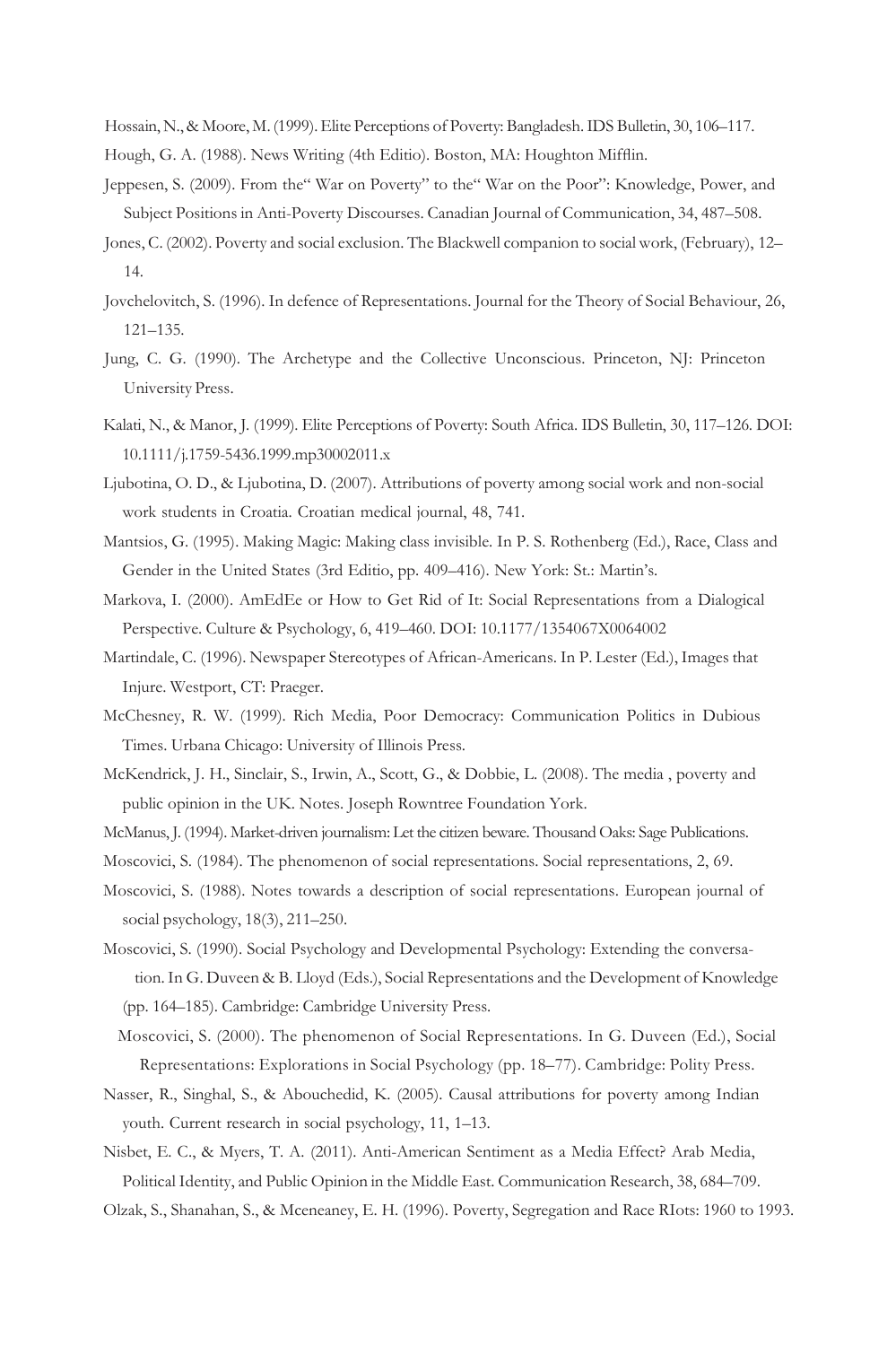American Sociological Review, 61, 590–613.

- Page, B. I., & Shapiro, R. Y. (1983). Effects of Public Opinion on Policy. The American Political Science Review, 77, 175–190.
- Page, B. I., Shapiro, R. Y., & Dempsey, G. R. (1987). What moves public opinion? The American Political Science Review, 81, 23–43.
- Parisi, P. (1998). A Sort of Compassion: The Washington Post Explains the Crisis in Urban America''. Howard Journal of Communications, 9, 187–203. DOI: 10.1080/106461798246989
- Ravallion, M., Chen, S., & Sangraula, P. (2009). Dollar a day revisited. World Bank Economic Review, 23, 163–184.
- Reid, J. (2004). Architecture, Al-Qaeda, and the World Trade Center: Rethinking Relations between War, Modernity, and City Spaces after 9/11. Space and Culture, 7, 396–408. DOI: 10.1177/ 1206331204268915
- Reis, E. P. (1999). Elite Perceptions of Poverty: Brazil. IDS Bulletin, 30, 127–138. DOI: 10.1111/ j.1759-5436.1999.mp30002012.x
- Reuters, C. (2004). My Life is a weapon: A modern history of Suicide Bombing. Princeton, NJ: Princeton University Press.
- Reutter, L. I., Stewart, M. J., Veenstra, G., Love, R., Raphael, D., & Makwarimba, E. (2009). 'Who do they think we are, anyway?': perceptions of and responses to poverty stigma. Qualitative Health Research, 19(3), 297–311.
- Sanchez,E., Cronick, K., & Wiesenfeld,E. (2003). Poverty and community.In Poverty and Psychology (pp. 123–145). New York: Springer.
- Schudson, M. (2002). The News Media as Political Institutions. Annual Review of Political Science, 5, 249–269. DOI: 10.1146/annurev.polisci.5.111201.115816
- Sefton, T. (2009). Moving in the right direction? Public attitudes to poverty, inequality and redistribution. Towards a more equal society, 223–244.
- Sen, A. (1985). Commodities and Capabilities. Amesterdam: North Holland.
- Sen, A. (1993). Capability and Well Being. In M. G. Nussbaum & A. Sen (Eds.), The Quality of Life (pp. 30–53). Oxford: Clarendon Press.